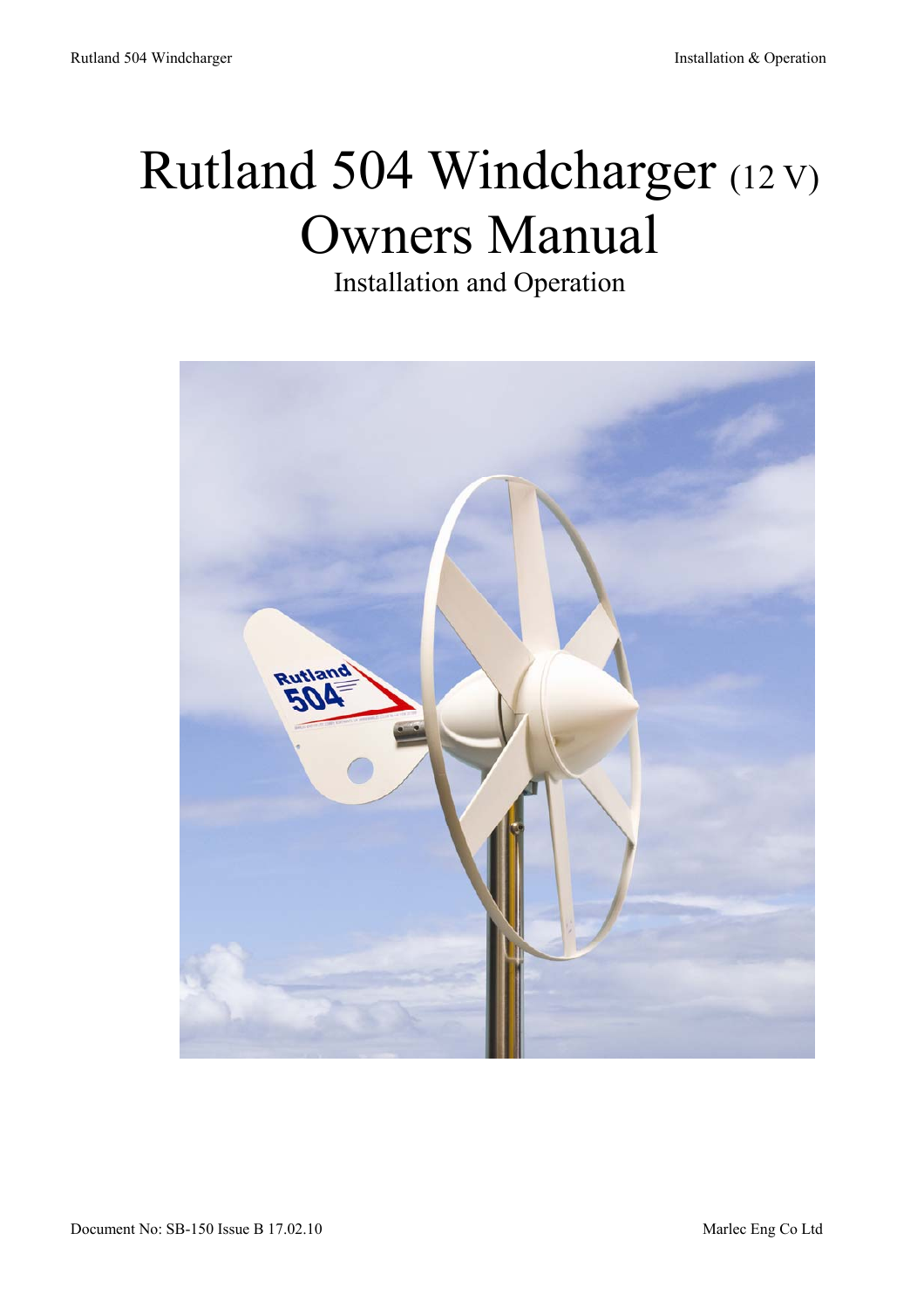Rutland 504 Windcharger Installation & Operation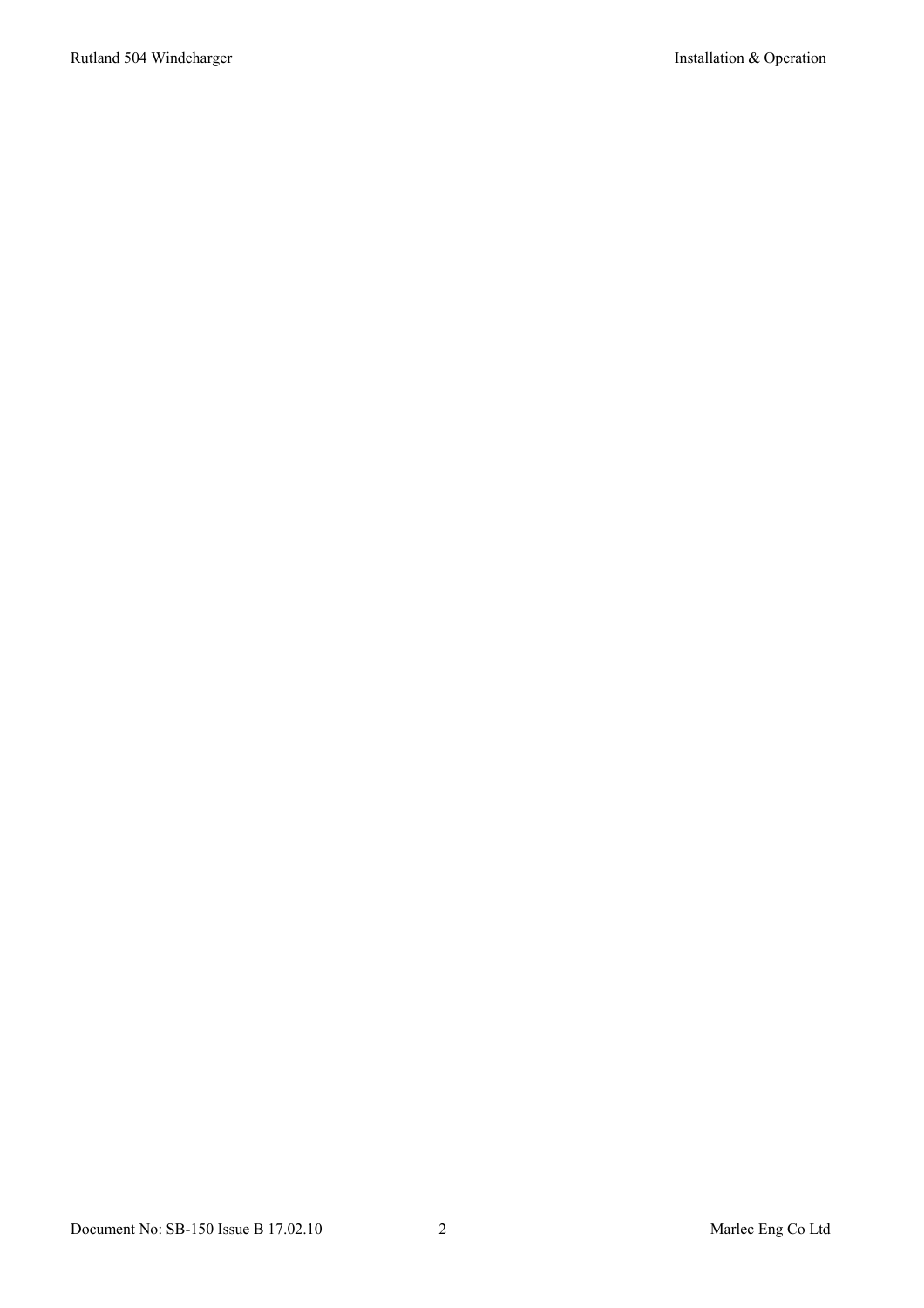# **Contents**

# **Introduction Page**  Summary of Features and Uses................................................................................4 Profile and Dimensions............................................................................................5 General Guidelines and Warnings............................................................................5 Check You Have Received.......................................................................................6 Exploded View of Rutland 504 ...............................................................................6 Other Items...............................................................................................................6 **Assembly & Installation**  Twelve Step Quick Start Guide................................................................................7 Tower Preparation....................................................................................................8 Tail and Nose Assembly...........................................................................................8 Electrical Connections & Fitting to the Tower.........................................................9 **Up and Running**  Four Point Final Checklist........................................................................................9 **Typical Wiring Diagram for the Rutland 504 Windcharger**..............10 **Siting The Windcharger**  General Considerations............................................................................................11 On Board Systems...................................................................................................12 Land Based Systems................................................................................................13 **Further System Requirements**  Batteries..................................................................................................................14 Cable Specification.................................................................................................14 **Specification and Performance**  Guideline Performance Curve................................................................................15 **Maintenance and Troubleshooting**  Inspection and Maintenance...................................................................................16 Troubleshooting......................................................................................................17 Installation Instructions (abbreviated) - French…………………………………..19 Installation Instructions (abbreviated) - Spanish………………………………….22 Installation Instructions (abbreviated) - German…………………………………25 **For Your Records**  Purchase Information...............................................................................................28 Limited Warranty.................................................................................................... .29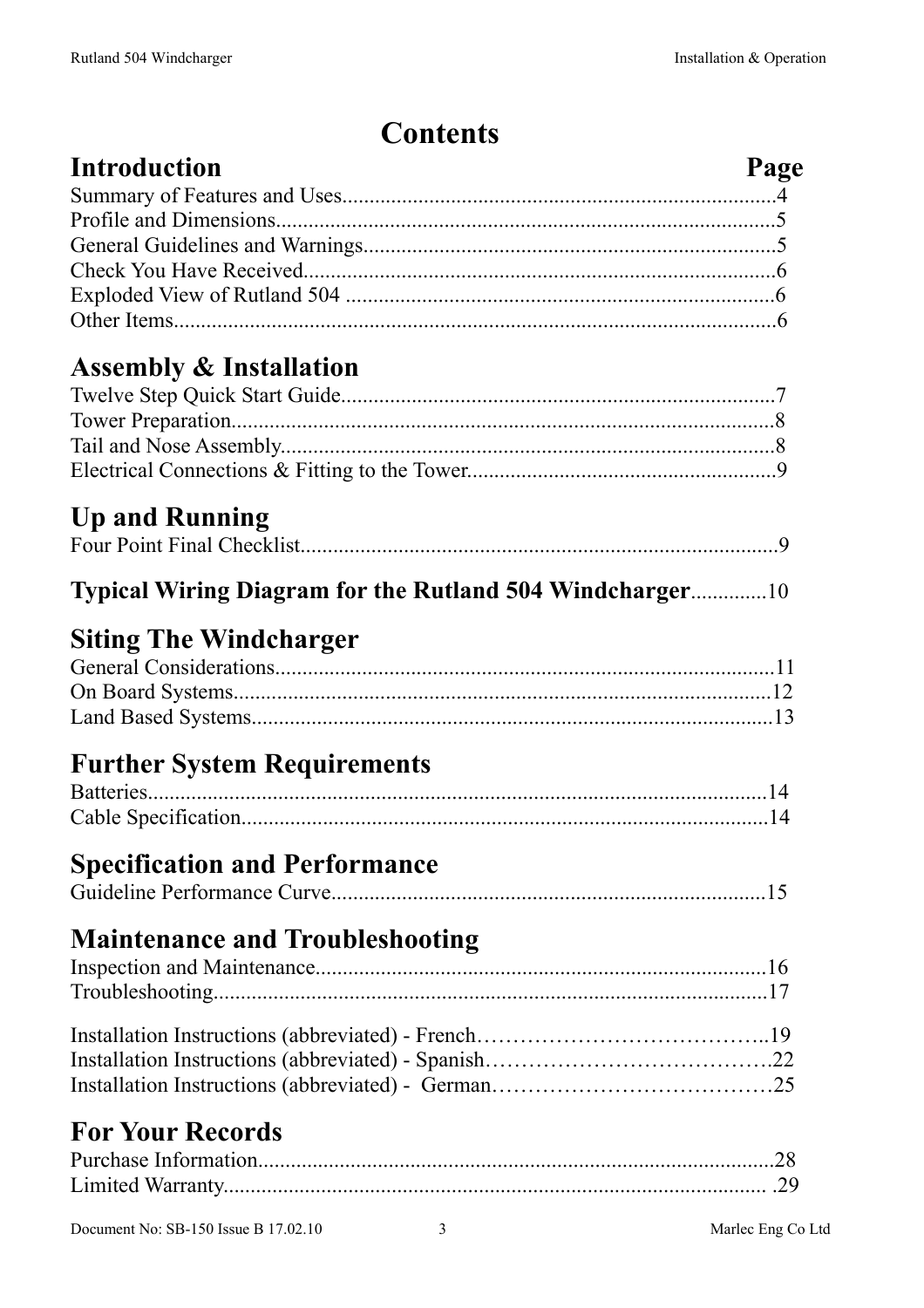## **Introduction**

Congratulations and thank you for purchasing your Rutland 504 Windcharger. The utmost of care goes into the manufacture of all our products in our ISO9001 approved factory. To ensure you get the very best out of the Rutland 504 we recommend that you read this manual and familiarise yourself with its contents before installing and operating the Windcharger system.

#### **Summary of Features and Uses**

- Aerodynamically styled to maintain good wind flow and stability.
- Low wind speed start up maximises power generation in low winds.
- High grade construction materials for durability, U.V. stability and weather resistance.
- Provides a D.C. power supply to charge 12 V battery banks where low power is needed for domestic devices as well as navigation equipment etc.
- Designed for use on board sailing yachts, motor caravans and similar leisure applications.
- Note: There are other Rutland Windchargers designed for permanent installations on land - contact Marlec or visit www.marlec.co.uk to find out more.

#### **Rutland 504 Profile & Dimensions**

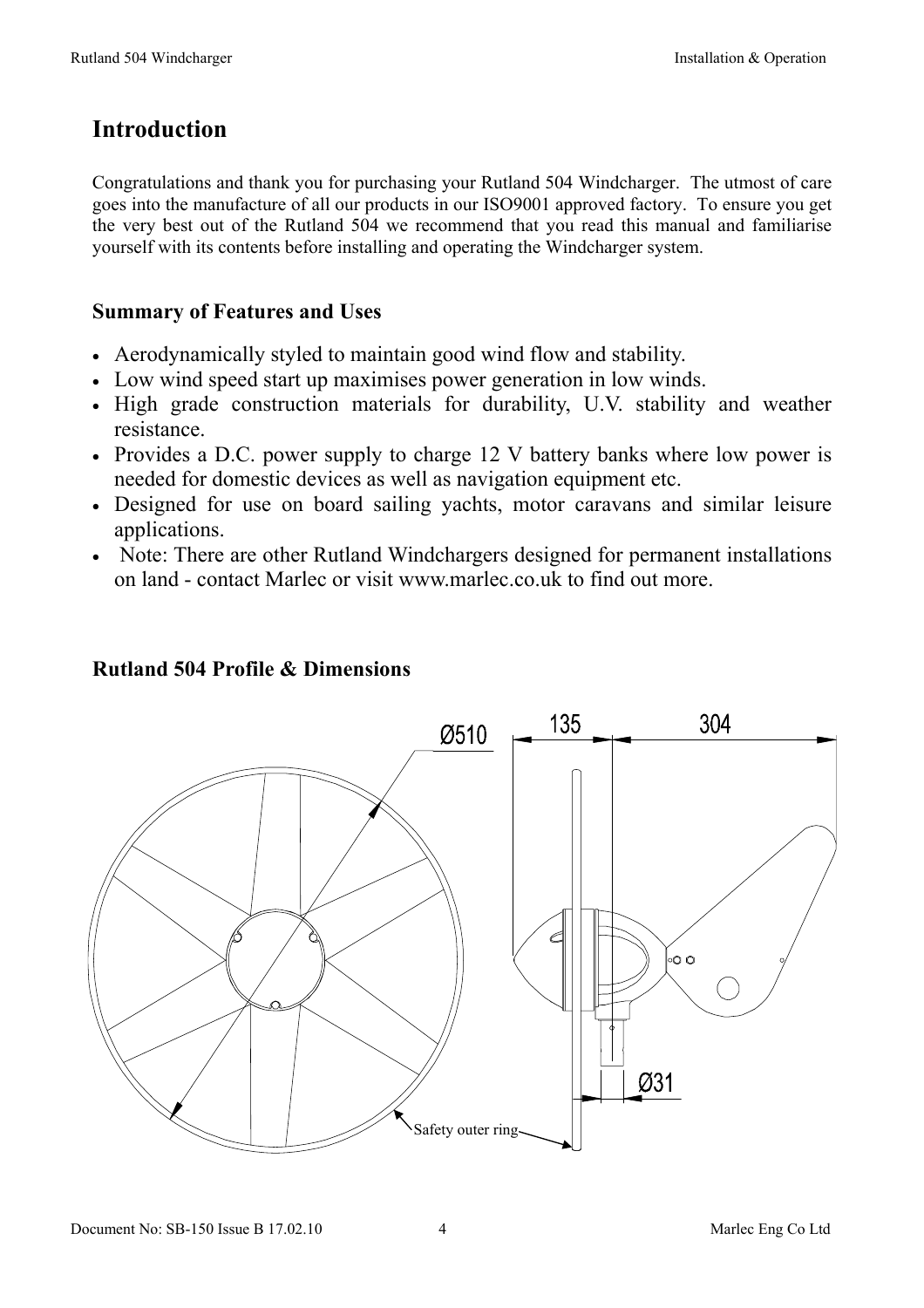#### **General Guidelines and Warnings**

- *Mounting pole outside diameter MUST NOT exceed 38.1mm for at least the top 0.5m. Larger section poles must not be used as this will reduce the tower to blade clearance. In high wind conditions this could cause damage to the Windcharger by allowing the blade to come into contact with the mounting pole. A broken blade will cause turbine imbalance with consequent damage.*
- *When turning, the Windcharger is capable of generating voltages in excess of the nominal voltage. The turbine must never be allowed to rotate unless it is electrically connected to a regulator or batteries. Connecting an open circuit running turbine to the electrical system can cause serious damage to system components owing to excessive voltage. Caution must be exercised at all times to avoid electric shock.*
- *Stopping the turbine this may be necessary to undertake battery maintenance. If possible stopping the turbine should be done in low wind speed conditions. The turbine can be slowed by rotating or orienting the tail fin upwind, this will slow the turbine sufficiently for it to be safely secured to the pole with rope. Avoid leaving the turbine tied up for any period of time, we recommend that the turbine either be covered to give protection from the weather or removed and stored in a dry location. We recommend the use of Marlec charge regulator that includes a shutdown switch.*
- *Choose a calm day to install the equipment and consider other safety aspects. No attempt to repair the system should be made until the wind generator is restrained from turning.*
- *The Windcharger is fitted with ceramic magnets, which can be damaged by heavy handling. The main generator assembly should be treated with care during transit and assembly.*
- *It is essential to observe the correct polarity when connecting the Windcharger and all other components into an electrical circuit. Reverse connection will damage the Windcharger and incorrect installation will invalidate the warranty.*
- *The fuse supplied must be fitted to protect the system.*
- *The Rutland 504 Windcharger is suitable for sailing boats and some land based applications. When storm winds are forecast the turbine can be restrained to minimise wear and tear particularly when installed on land based applications where furling model windchargers are normally recommended. Note that where the manufacturer recommends a furling type Windcharger should have been used the warranty is invalidated in cases of storm damage.*
- *If in doubt, refer to your dealer, a competent electrical engineer or the manufacturer.*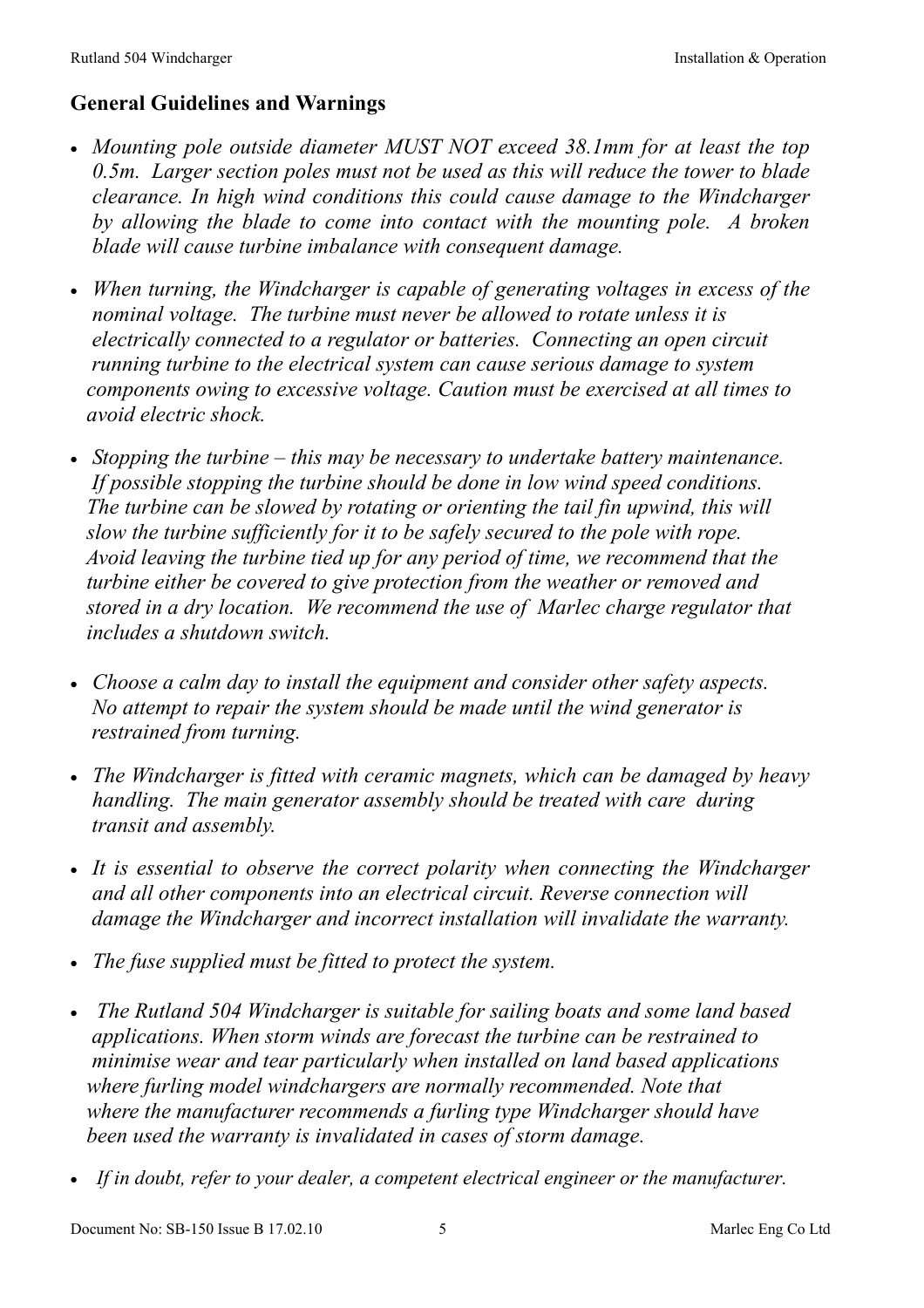#### **Check You Have Received -** See Rutland 504 Exploded View

- 1 x in line fuse holder and fuse
- 1 x safety turbine with main generator assembly
- $\bullet$  1 x nose cone + 3 x snap rivets
- 1 x tail fin assembly  $+ 2x$  M6 hex head screws
- 1 x 5 mm Allen key
- 1 x 2-way terminal block
- 2 x M8 x 16 button cap screws
- 2 x shakeproof washers

#### **Exploded View of Rutland 504**



#### **What You Will Need -Tools**

- Suitable wire stripper
- Small terminal screwdriver
- Large flat blade screwdriver
- Crosshead screwdriver
- 10 mm spanner or socket

#### **Other Items You May Have Selected**

- A Rutland Charge Regulator from our range
- Cable (usually 2.5mm² twin core Part No 902-015)
- Rutland 503/504 Marine Mounting Kit and Stays Kit ( CA-12/01 & CA-12/32 )
- Rutland 503/504 Land Tower Kit & Rigging Kit ( CA-12/12 & CA-12/13 )
- •Short section of stainless steel tube to adapt into your own mounting design
- •Voltmeter & Ammeter

Document No: SB-150 Issue B 17.02.10 6 Marlec Eng Co Ltd

#### **Other Items You Will Need**

- Mounting pole and stays
- Cable
- Batteries
- Battery Terminals
- Connector Blocks (as determined by your total system)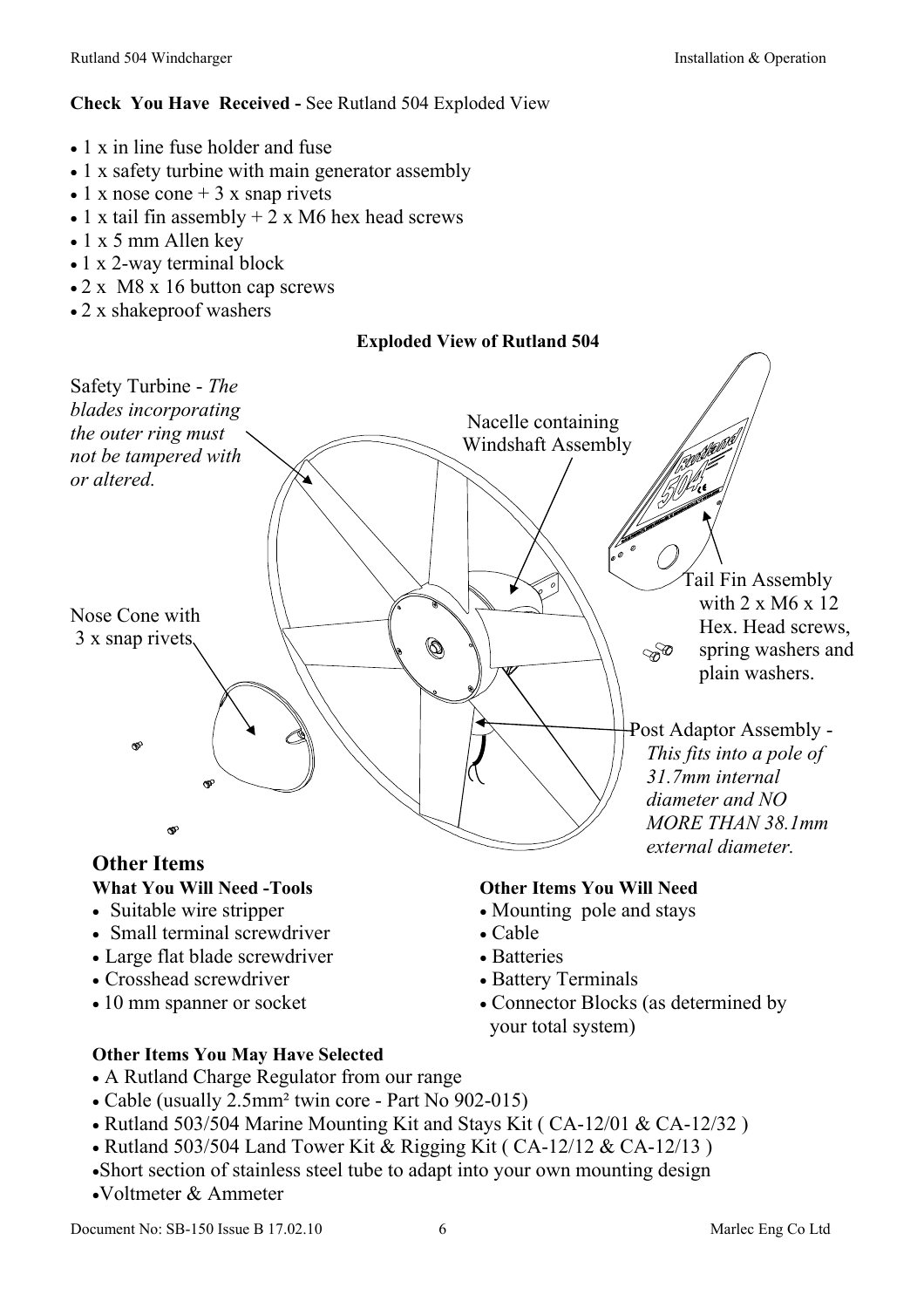# **Assembly & Installation**

#### **Twelve Step Quick Start Guide**

- 1. Choose an open site to expose the Windcharger to a clear flow of wind and avoiding obstructions. On board mount the Windcharger at least 2.0 metres above the deck and on land at least 4 - 6 m high. *Read the full section on Siting.*
- 2. Choose a mounting pole with an internal diameter of 31.7 mm and external diameter of no greater than 38.1 mm for the top 0.5 m minimum to (i) prevent accidental damage and (ii) meet warranty conditions.
- 3. Mount a charge regulator, from the Marlec range, to a suitable vertical surface and close to the battery. Follow instructions supplied with the charge regulator.
- 4. Drill the mounting pole, if required, in preparation to accept and secure the Windcharger. *See Assembly and Installation section.*
- 5. Choose suitable two core cable to connect from the Windcharger to the regulator. Up to 20m this should be of at least 2.5mm² cross sectional area. *For other distances see the table in Cable Specifications.* A short section of 4mm² cross sectional area is required to link the regulator to the battery.
- 6. Position the mounting pole ( *this may be done on the ground before raising the pole* ) so that the selected cable can be threaded along it.
- 7. Fit the tail and nose to the Windcharger using fasteners provided.
- 8. Join the cable threaded through the pole to the Windcharger output cable using the connector block provided. Wrap with insulating tape. Alternatively use a latching plug and socket. *We recommend looping back the cable and securing with a cable tie to provide strain relief to the joint.*
- 9. Carefully push the cables down the pole whilst sliding the post adaptor down the pole. Line up the holes and secure in place with the screws and washers provided. Tighten with the Allen key. *Do not allow the turbine to spin freely.*
- 10.Locate the charge regulator close to the battery and carefully follow ALL the regulator guidelines and installation sequences for connecting the Windcharger through to the battery. *Note : Install the in-line fuse supplied with the Windcharger.*
- 11.Ensure that the battery connections are permanent as the Windcharger should NEVER be operated without a connection to the battery.
- 12.Raise and secure the Windcharger. It can now be allowed to rotate. Follow the
	- " **Up and Running- Four Points Final Checklist**" featured later. Also the
	- " **General Guidelines and Warnings**" section expands on the above points.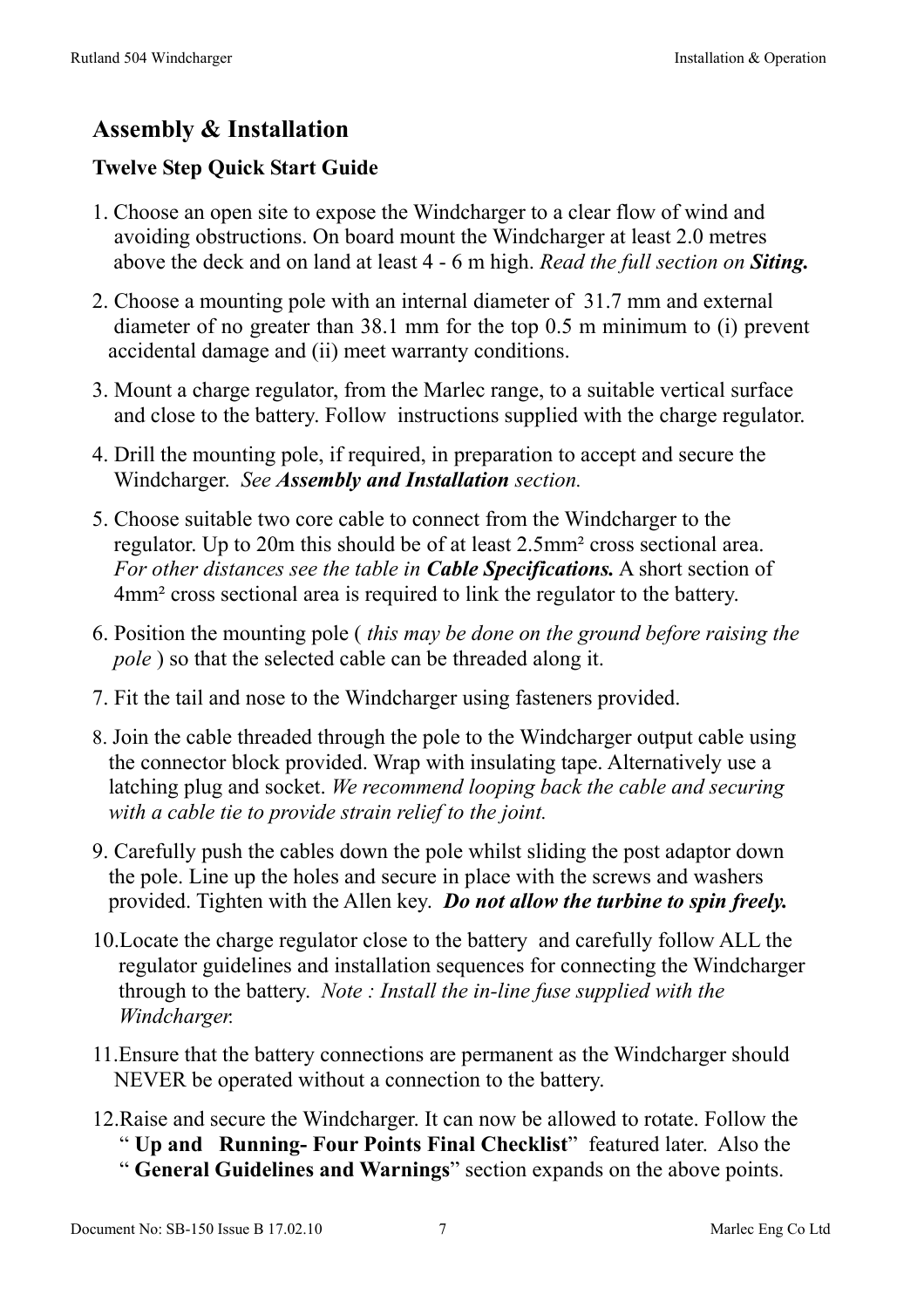# **Assembly & Installation Detailed Instructions**



#### **Tower Preparation (Fig.1)**

- 1. The post adapter fitted to the 504 is designed to fit inside a standard 31.7mm internal diameter tube. Max external diameter 38.1mm (1½").
- 2. Mark and centre-punch two positions diametrically opposite, at 90° to the pipe seam if necessary, 40mm from top of the tube.
- 3. Drill two holes 8.5mm in diameter on centre-punch positions.

*Note: When using the Rutland 504 Mounting Kits, items 2 and 3 can be ignored, as these are pre-drilled*.

#### **Marlec Tower Options**

- Rutland 504 Marine Mounting Kit **CA-12/01**
- Marine Stays Kit for use with Mount Kit **CA-12/32**
- Rutland 504 Land Tower & Rigging Kit for temporary installations **CA-12/12 & CA-12/13**
- Tube sections to adapt to own pole arrangement 1000mm **CA-12/15** or500mm **CA-12/16**

## **Tail & Nose Assembly (Fig.2 A & Fig.2 B)**

- 1. Place the generator, nose down, on a flat soft surface.
- 2. Fit the tail into position on the protruding portion of casting ,ensuring the holes in the casting align with the corresponding holes in the tail fin.
- 3. Secure the Tail fin in position with the 2 M6 screws and washers, ensuring the plain washers are against the tail fin. (Fig 2A)
- 4. Check tightness of all screws*. (Do not over tighten).*
- 5. Place the nose cone into position aligning the holes and press the snap rivets into the holes to secure. (Fig 2B)



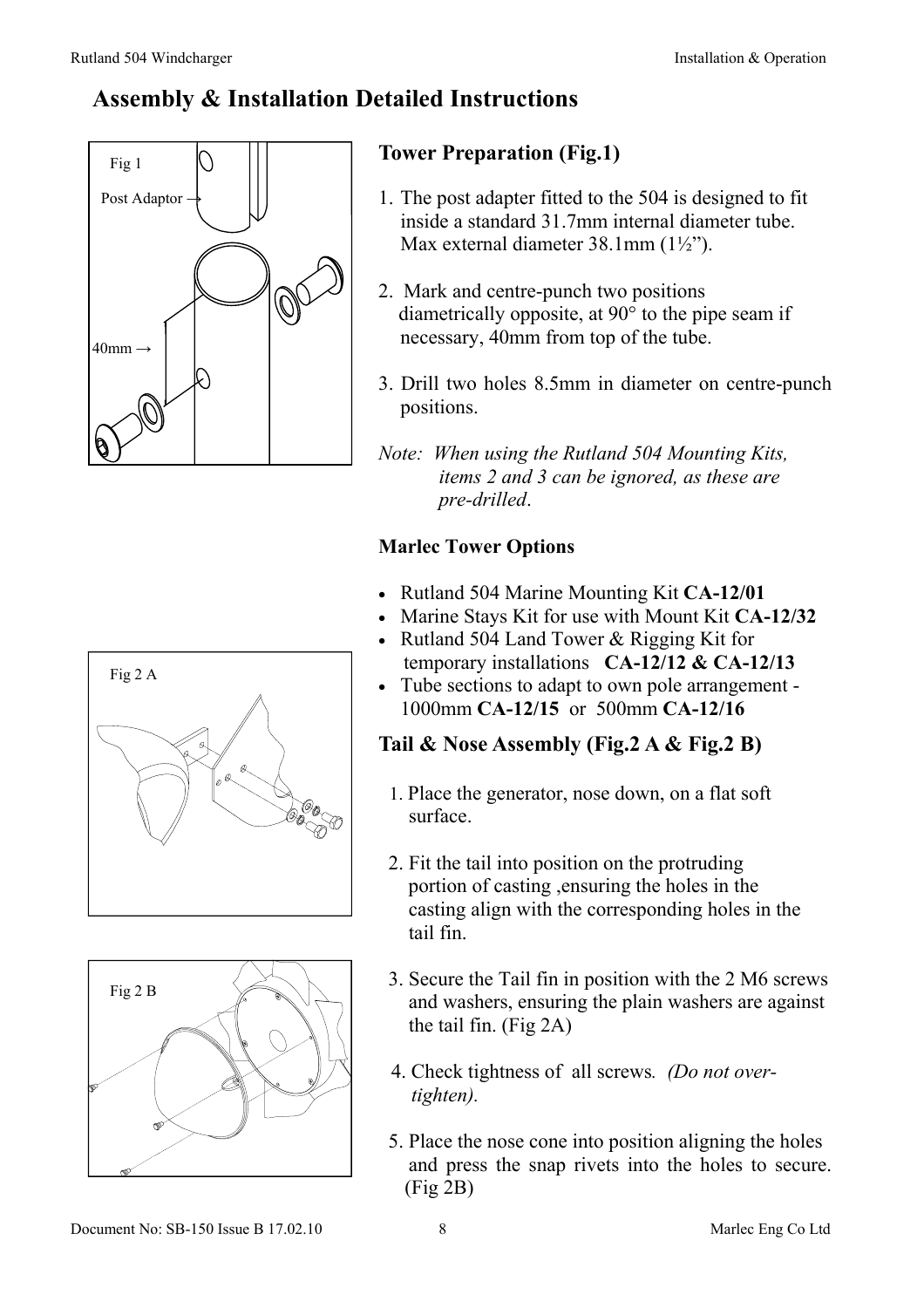#### **Electrical Connection and Fitting to The Tower**

- 1. Run the cable selected (see Fig 14) down the inside of the pole.
- 2. Select one of the basic wiring systems in Figs 3, 4 & 5 and follow the manual provided with the selected charge regulator.
- 3. Connect the wind generator flying leads to the cable protruding from the tower using the connector block supplied, taking care to observe polarity. Connect the Windcharger  $+$  to cable  $+$  and windcharger  $-$  to cable  $-$

```
Red is + Positive
Black is - Negative
```
- 4. Wrap the connection with insulation tape to secure/protect from environment. Alternatively join the cables using a latching-type plug and socket.
- 5. Locate the wind generator into the tower whilst gently easing the cable from the tower base to ensure the cable is not trapped. Secure the wind generator to the tower using the button cap screws and shake proof washers provided, tighten using the 6mm Allen key provided.

## **Up and Running**

#### **Four Point Final Checklist**

Before raising and securing the wind generator:

- 1. Check the tightness of the tail fixing screws and generator mounting screws.
- 2. Check free rotation of the hub and yaw axis.
- 3. Check that the cable is not trapped.
- 4. Check that all electrical connections are secure and safe.

The wind generator can now be raised into position. *Take care to avoid all moving parts when raising and lowering the wind generator.* 

When raised, secure the structure firmly in an upright position. *Caution-The performance of your Windcharger will be impaired if the pole is not vertical.*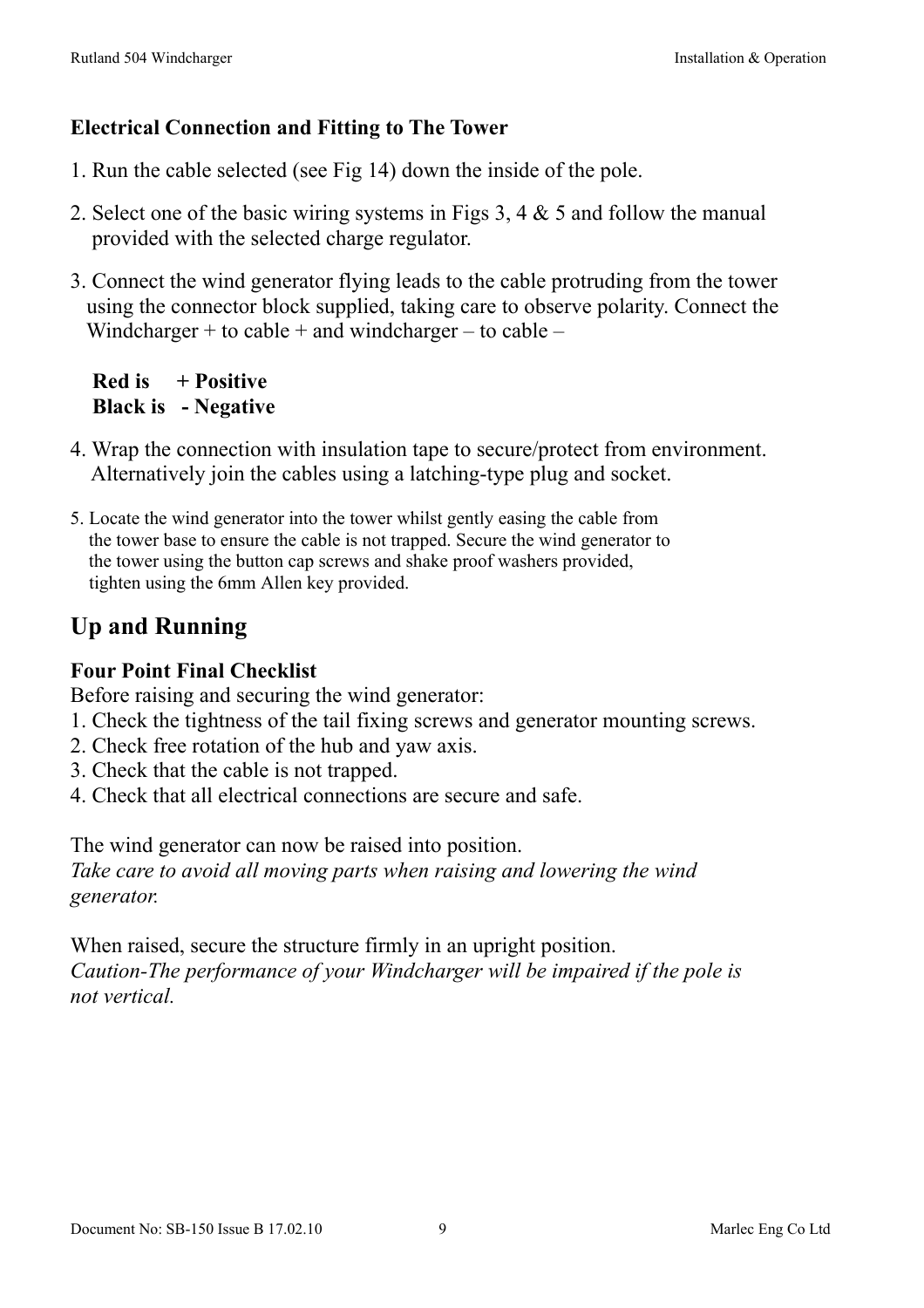#### **Typical Wiring Diagrams For The Rutland 504 Windcharger**

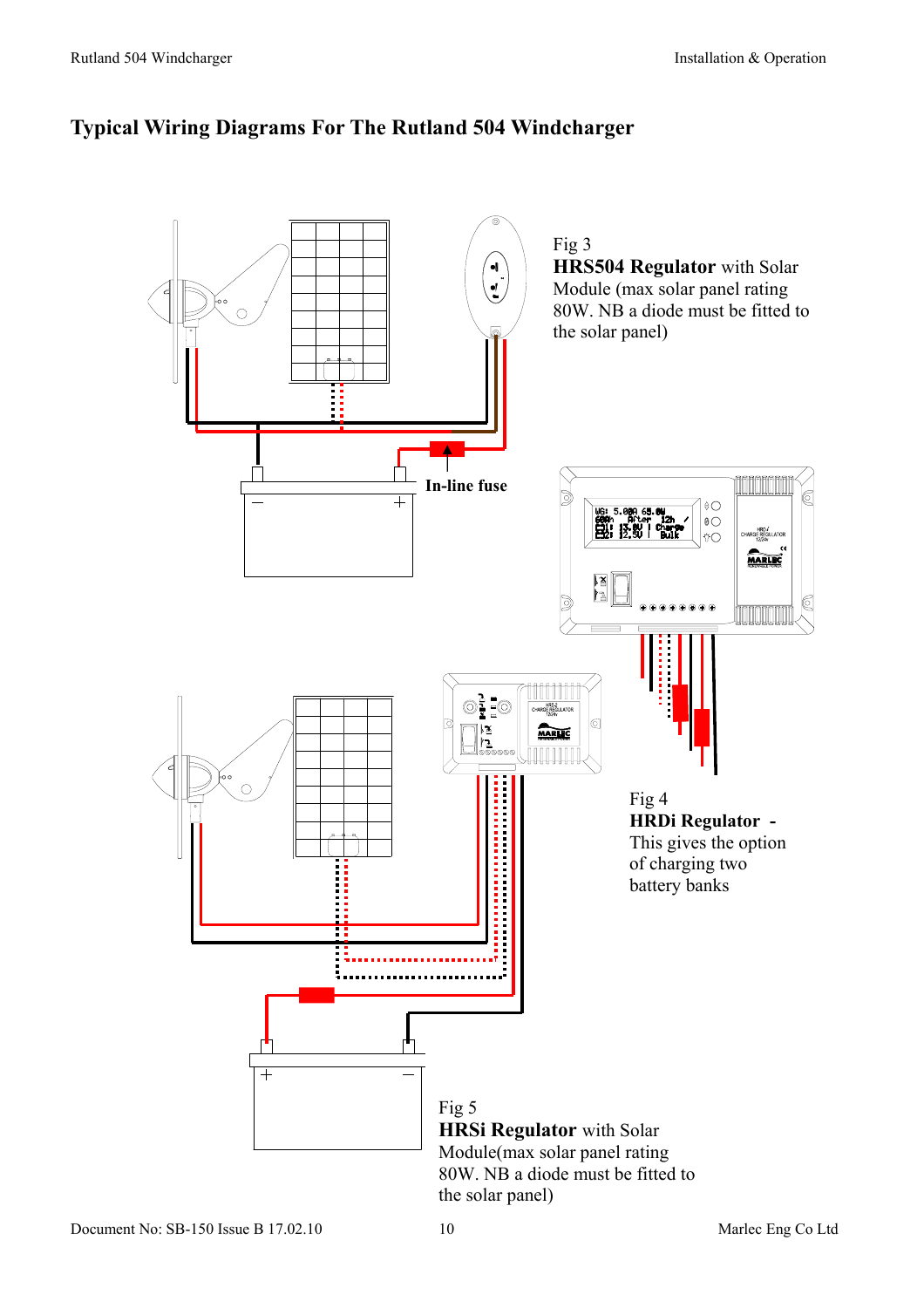# **Siting the Wind charger**

#### **General Considerations**

The location and height of the mounting pole or tower for your wind turbine will be the major factor in the overall performance of your system.

The smooth flow of wind over land and water is often interrupted by a multitude of obstructions causing wind sheer and turbulence.

**Wind sheer** describes the interference between the fast moving upper air and the slow moving air close to the ground and the resulting decrease in average wind speed as one gets closer to the ground.

**Turbulence** is caused by the wind passing over obstructions such as moored boats, trees and buildings.

Both wind sheer and turbulence diminish with height and can be overcome simply by putting the turbine sufficiently high above them. It is therefore essential that the wind generator should be located in an area as free as possible from disturbed wind flow. Bear in mind that downwind obstructions can be as detrimental to performance as upwind obstructions (Fig.6).

Fig 6

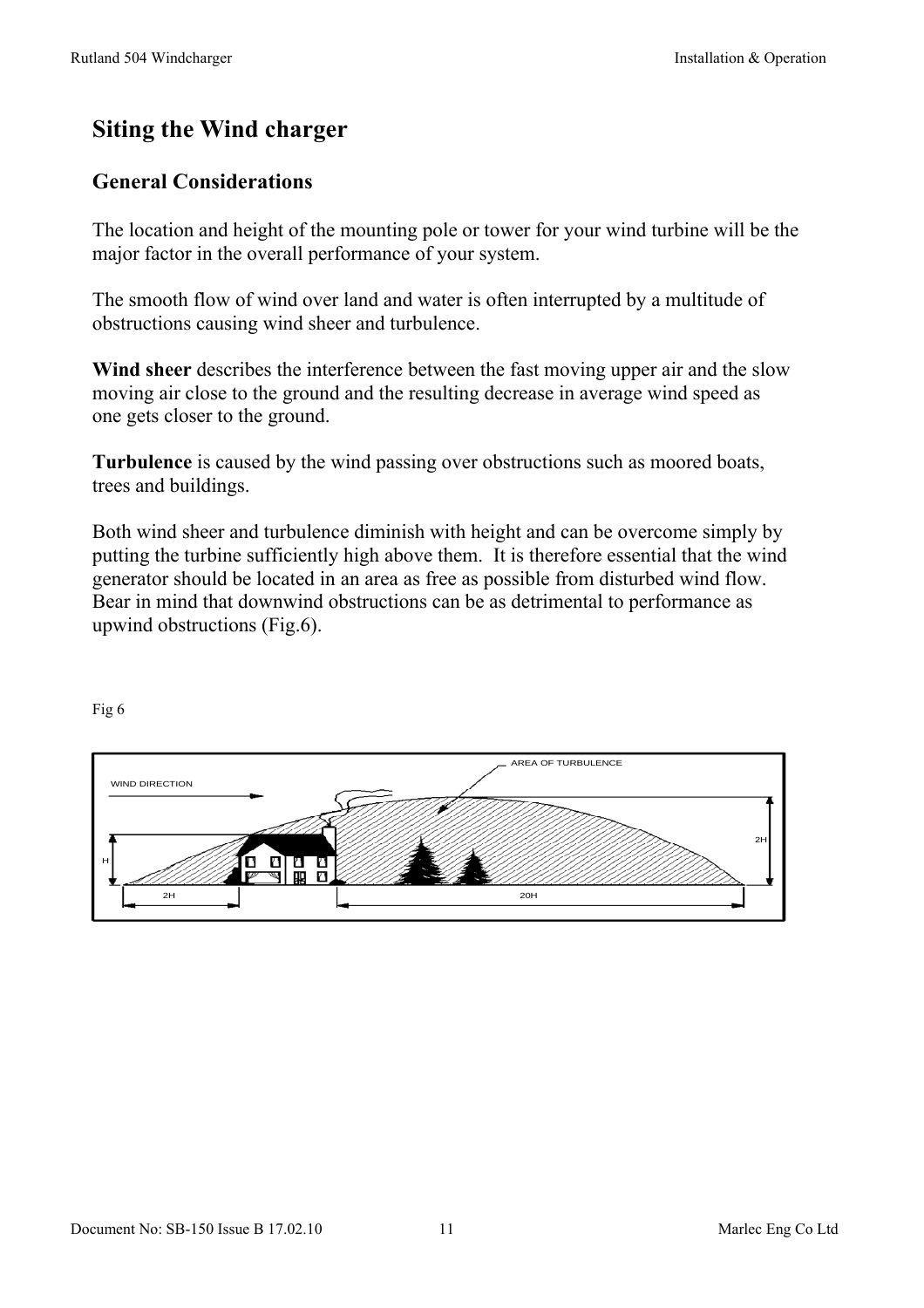#### **On Board Systems**







- $\overline{Fig.7}$  The wind generator should be mounted at a safe height, a minimum of 2 metres (6.5 feet) above the deck and away from other obstacles which could interfere with the blades or tail assembly (Fig. 7).
	- The Rutland 504 is designed to fit inside an aluminium or stainless steel tube with an internal diameter of 31.7mm  $(1^{1}/4)$ . The external diameter must not exceed 38.1mm (1½"), see **Warnings!**
	- Suitable tube:  $1\frac{1}{2}$ " 10 SWG aluminium or Stainless Steel 35mm x 1.5mm.
	- The Rutland 503/504 Mounting Kit is available for deck mounting or short sections of stainless steel tube of 500mm & 1m pre-drilled are available to adapt to your own fabrication.

We suggest the following mountings according to preference and site conditions:

#### **Pushpit** (Fig.8)

A suitable pole mounted to the deck with deck plates and rigid stays is the most popular method of mounting the Wind charger on yachts, e.g. Rutland 504 Marine Mounting Kit **CA-12/01** and Marine Stays Kit **CA-12/32** available from Marlec.

#### **Mizzen** (Fig.9)

Mizzen mounting is suitable on larger yachts, taking advantage of greater wind flow the higher the wind turbine is mounted.

#### **River Boats** (Fig.10)

A pivot pole is ideal for river boats as the Wind charger can easily be raised and lowered. The Rutland 503/504 Mounting Kit has a hinge type deck fixing.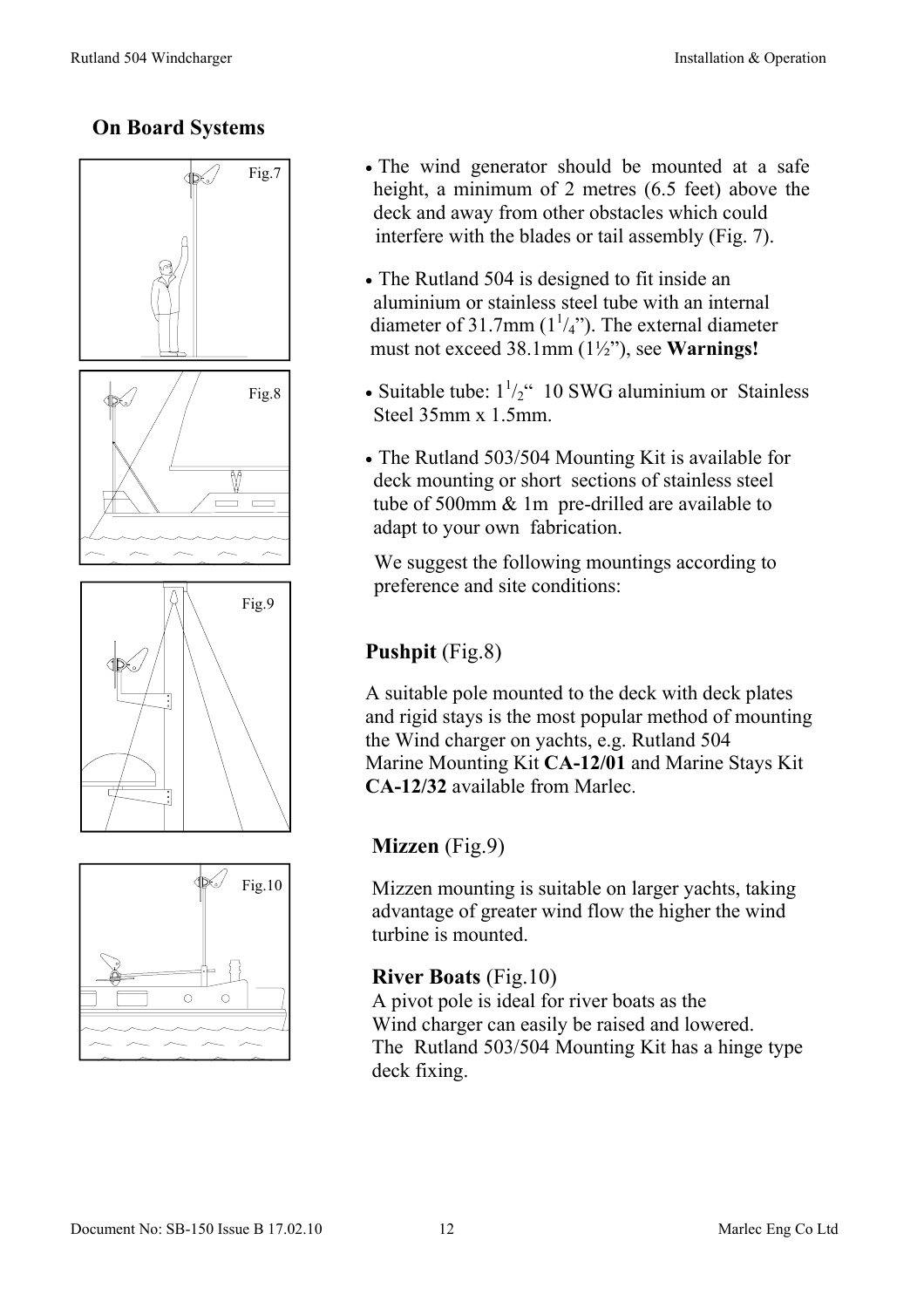#### **Land Based Systems**



Centre Pivoted Pole



Base Pivoted Pole

The Rutland 504 is designed to fit inside an aluminium or stainless steel tube with an internal diameter of 31.7mm  $(1\frac{1}{4})$ . Max external diameter 38.1mm (1½").

Pivot type towers are recommended as these allow for easier installation and lowering for access to the wind generator. Two forms of pivot tower are suggested in Figs 11 & 12.

A portable Land Tower and Rigging Kit is available from Marlec. Part Nos: **CA-12/12 & CA-12/13** 

A suitable mounting pole can be erected using a 6.5 metre (21 feet) length of 50mm (2") galvanised water pipe adapted down to 31.7mm for a minimum length of 500mm at the top section. The tube must be supported by a minimum of two sets of three guy lines. The attachment points for the guy lines to the tower should be securely fixed to the tower. Follow these guidelines:

- The guy wires should be a minimum of 3mm in diameter.
- The shackles should be a minimum of 5mm in diameter.
- Rigging screws should be a minimum of 5mm in diameter.
- All items should be galvanised or stainless steel for protection against corrosion.
- Where guy lines are looped, the loop must incorporate a thimble and be fitted with a minimum of three rope grips.
- All ground fixings must be made suitable according to the terrain.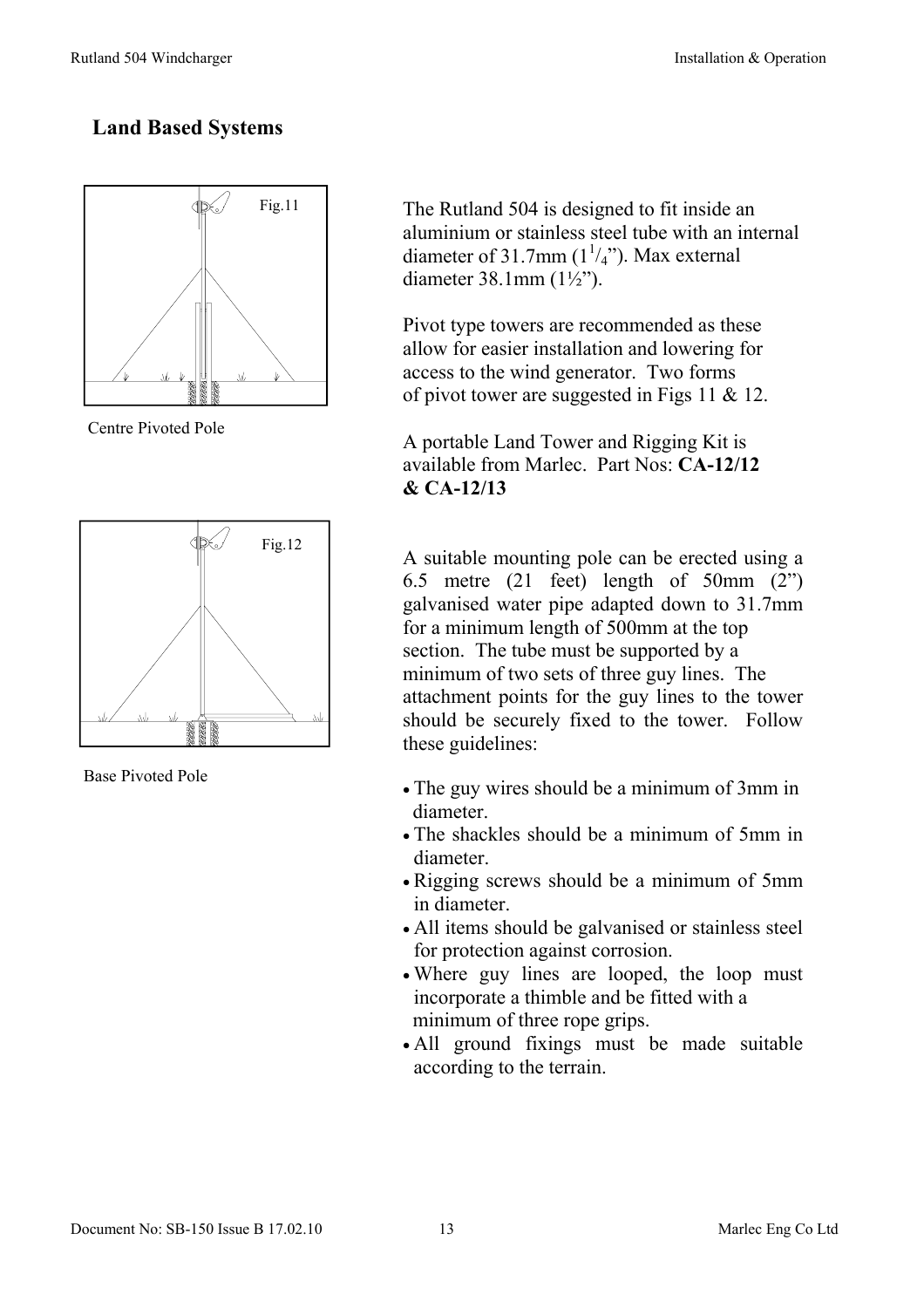## **Further System Requirements**



Batteries in parallel to increase ampere hours (Fig.13).

Note : *Batteries must not be joined in series as this will increase the voltage* 

#### **Batteries**

Leisure/Deep Cycle batteries are specifically designed for good performance in terms of charge/discharge cycles. Batteries are an important part of the renewable energy battery charging system and should be sized according to the load requirements and provide at least 3 days reserve capacity. This will reduce cycling, prolong the life of the battery and ensure system reliability during periods of low wind.

• Permanent connections should always be made to the battery terminals. Never use crocodile clips or similar devices. Battery terminals should be well greased with petroleum jelly or similar.

• We strongly recommend that one of the charge regulators available from Marlec is fitted to prevent batteries becoming overcharged in strong winds and during low energy consumption periods. A regulator is essential where gel and sealed batteries are used.

• Batteries may be linked as shown in the Fig 13. It is essential to observe polarity as follows:

**Red is + Positive Black is - Negative** 

| Fig $14$  | Cable Size      |            |            |
|-----------|-----------------|------------|------------|
| Cable     | $\text{(mm}^2)$ | <b>SWG</b> | <b>AWG</b> |
| Run(m)    |                 |            |            |
| $0 - 20$  | 2.5             | 15         | 13         |
| $21 - 30$ |                 | 13         | 11         |
| $31 - 45$ |                 | 11         |            |
| 46-80     | 10              |            |            |

#### **Cable Specification**

The cable used for connection of the Wind charger to the batteries should be in accordance with Fig 11. The use of a smaller cable than recommended will reduce the performance of the charging system.

Cable and connectors are available from your dealer or the manufacturer.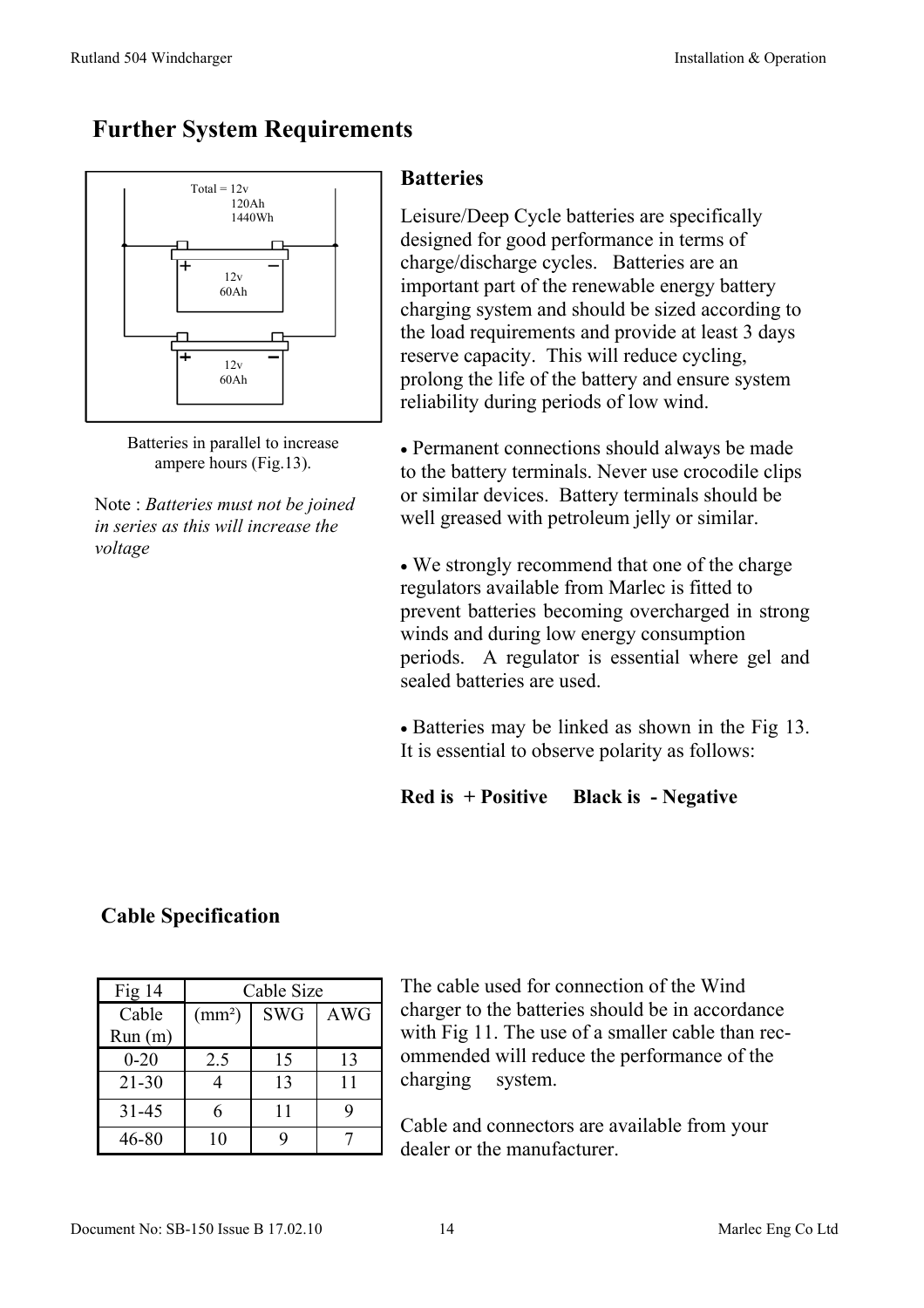## **Specification and Performance**

#### **Guideline Performance Curve**

*Note : The curve shown below is for clear, non-turbulent wind conditions; this may not be achieved in some installations. Refer to the section on Siting to optimise performance at your site. Wind speeds are in situ of the Wind charger and may not reflect those measured at mast top or those reported by the Met. Office.*

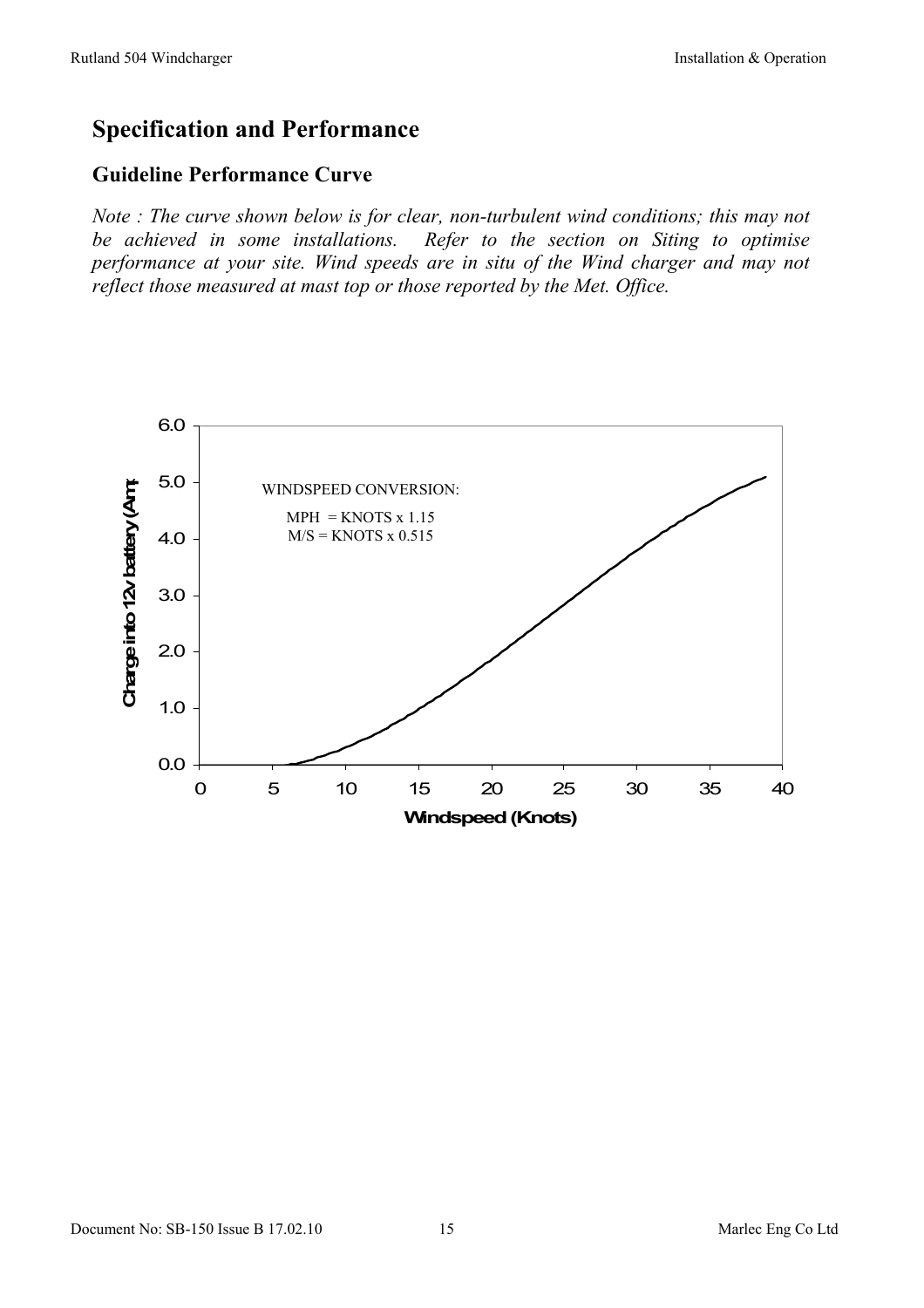# **Maintenance and Troubleshooting**

#### **Inspection and Maintenance**

The Rutland 504 requires no scheduled maintenance but an annual inspection should be carried out to monitor the general condition of the system to ensure the electrical and mechanical integrity and safety of the system.

**WARNING!** Before inspection, the turbine should either be lowered to the ground or tied to prevent the generator from turning. To stop the generator from turning proceed as follows:

- •Turn the wind generator out of the wind (180°) using the tail. A hole is provided in the tail fin to assist in this. The generator will eventually slow down.
- Tie a blade to the mounting pole to prevent it from rotating.

Whilst the generator is stationary, the following routine checks should be performed:

- 1.Check all nuts, bolts and screws for tightness.
- 2.Check the yaw axis for free rotation.
- 3.Check tower assembly for condition.
- 4 .Check the tension of the guy wires if applicable. The tension of guy wires should be checked frequently during the first year.
- 5.The unit can be wiped with a mild detergent and rinsed with water to remove dirt and debris.

*Note : The Wind charger is designed for continuous running, this achieves maximum resistance to water ingress, should the unit be restrained for any extended period it is recommended that it be covered or removed to a dry location.*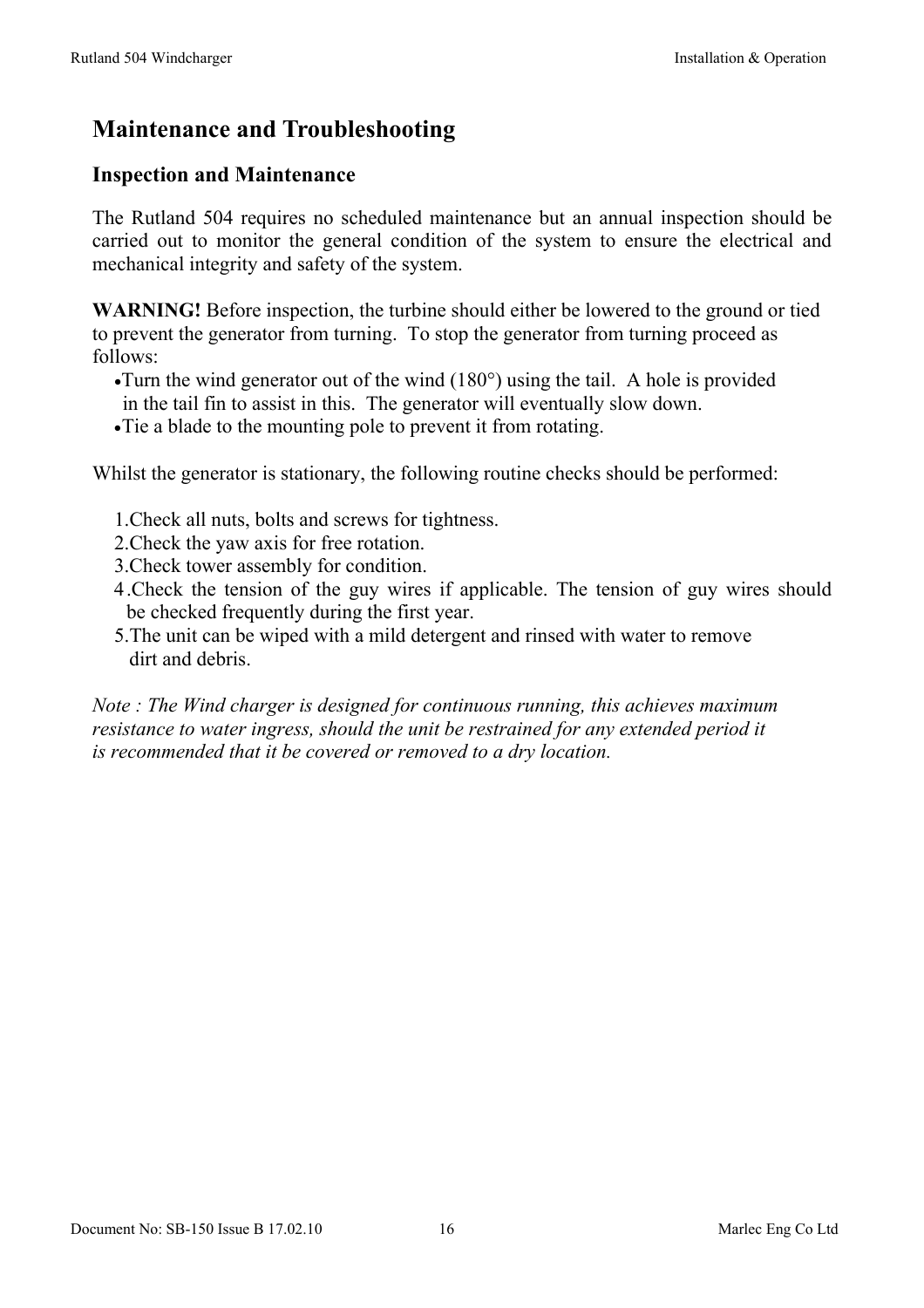#### **Trouble Shooting**

In the unlikely event that your Rutland 504 should develop a defect, the turbine should first be tied to prevent the blades from turning to perform the static tests below. (Follow the procedure described in the Inspection and Maintenance section). It will be necessary to let it run for the tests to check for power production.

- 1**. Read the 12 Steps Quick Start Guide** and **Up and Running** sections and be satisfied that your system complies.
- 2**. Is there sufficient wind?** The Rutland 504 needs 5 knots wind speed to start charging. The wind speed across the turbine blades may be greatly reduced in a marina or built-up area compared with the reading on a masthead anemometer or weather reports.
- 3. Static Tests:
	- **Is the battery in good condition?** Check the voltage and electrolyte level of each battery.
	- **Check electrical continuity** throughout the system, especially corrosion and poor connections in cable joins and connector blocks.
- 4. Running Tests:
	- **Check for power output from the windcharger following this procedure:**
- A Set a digital multi-meter to DC Amps, scale of up to 5A or less if possible. Connect the meter positive  $(+)$  probe to the wind gen output positive cable and the meter negative (-) to the regulator input positive. Provided there is sufficient wind there should be a current reading. This establishes that power is being delivered.
- B Using the same multi-meter setting as above measure between the "regulator to battery" + and the battery +. Provided there is sufficient wind there should be a current reading. This establishes if power is passing through the regulator.
- C If both above are unsuccessful set the multi-meter to DC Volts. Disconnect the wind generator from the regulator and connect the meter  $+$  to the wind gen  $+$  and the meter – to the wind gen -. Provided there is sufficient wind there should be a variable voltage reading according to the speed of the wind seen at the wind turbine. This will establish if the wind generator is able to deliver power or not.
- D If tests A and C are successful but test B fails to produce results connect the wind gen directly to the battery. Set the digital multi-meter to DC Amps and measure power between the wind gen  $+$  and the battery  $+$ . If a reading is measured, providing there is sufficient wind, then the regulator is faulty.
- E If the wind turbine fails to deliver any current or open circuit V reading undertake the further tests below.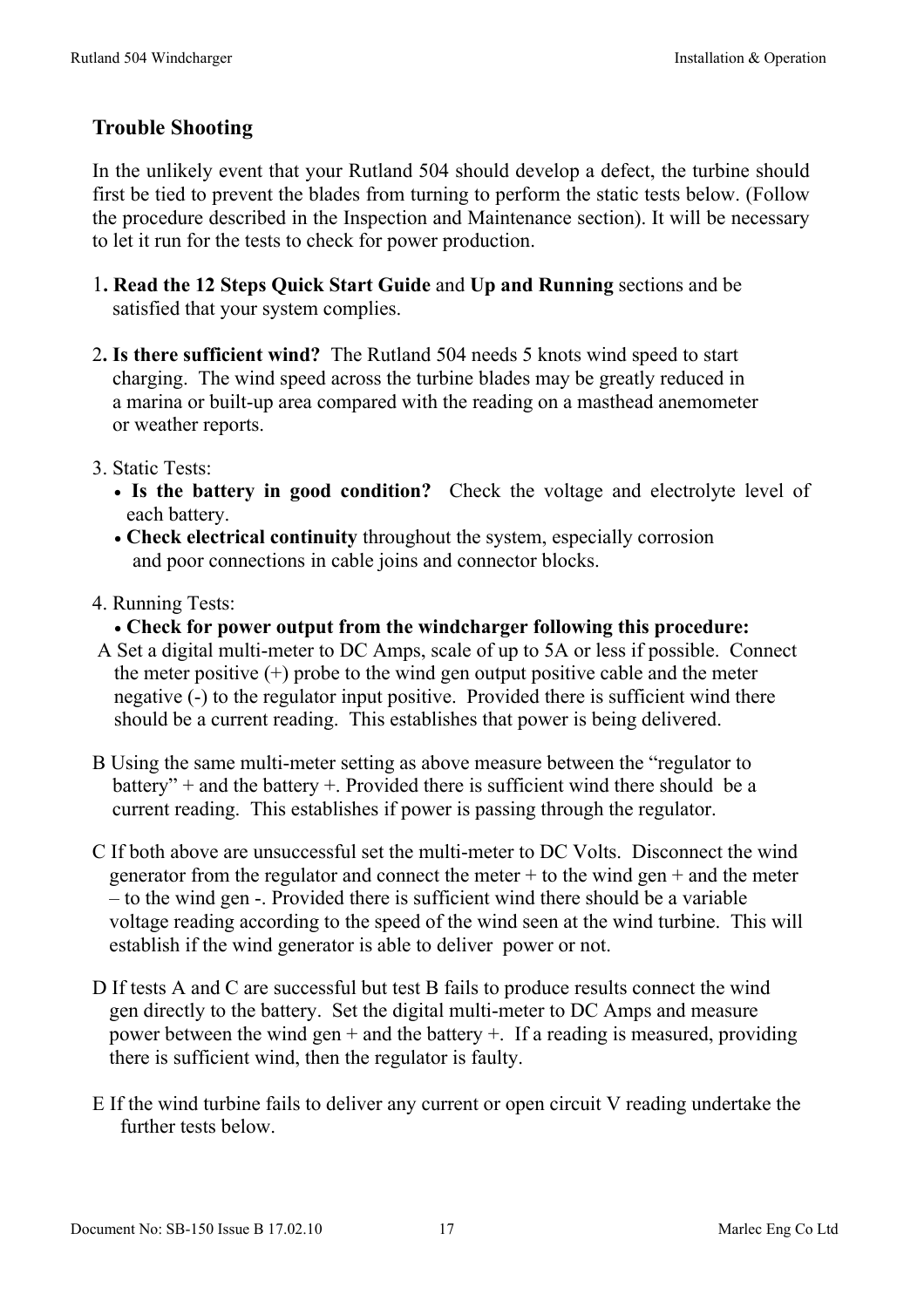5.Mechanical inspection. It may be necessary to remove the Wind charger from its pole for the following tests.

#### **A Check the brushes and slip ring for wear or damage.**

- •To inspect the brushes, remove the tail fin and the plastic nacelle.
- •The brushes can be inspected by removing the caps from the brush holders  $\&$ withdrawing the brushes.
- Heavy deposits on the slipping and reduced power indicate a possible reverse connection to the battery. Clean the slipping with fine glass paper and fit new brushes.

#### **B Check hub for free rotation with generator disconnected from battery.**

- •If the hub does not rotate freely, check for a possible short circuit in the wiring.
- •If no wiring fault is found refer to your dealer or manufacturer.

If the above checks have identified a need for spare parts or failed to identify the problem you should contact Marlec who can advise you of your nearest distributor in their world wide network. In the first instance we recommend that you contact the company from whom the product was originally purchased.

#### **If in doubt, refer to your dealer or manufacturer.**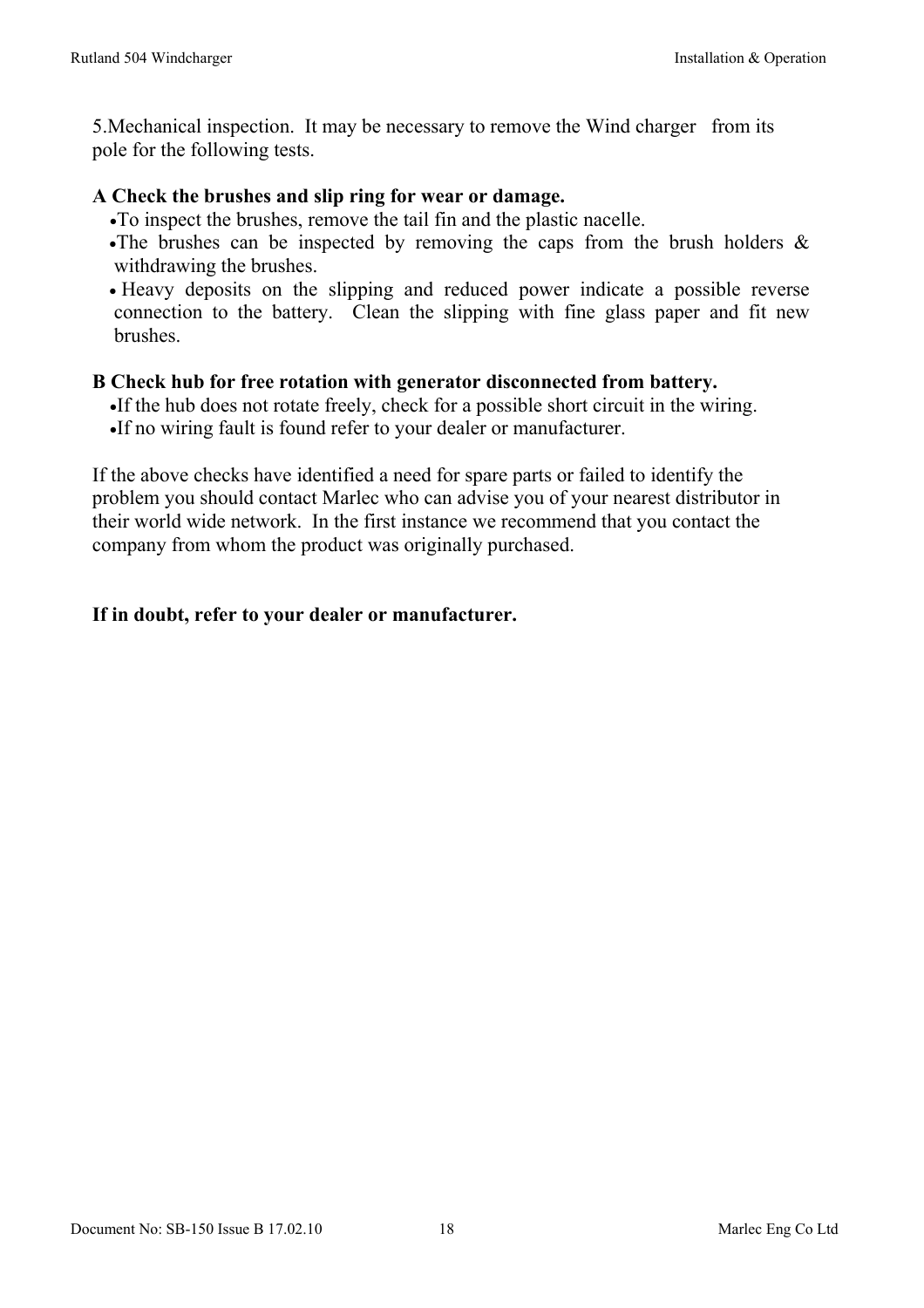# **Français**

#### **Introduction**

Félicitations pour votre achat d'une éolienne Rutland 504 ! Comme tous nos produits, elle a été fabriquée avec le plus grand soin, dans notre usine certifiée ISO 9001. Pour obtenir pleine satisfaction de votre éolienne Rutland 504, nous vous recommandons de lire entièrement ce manuel et de vous familiariser avec son contenu *avant* de commencer l'installation ou de l'utiliser.

#### **Principales caractéristiques et applications**

- Conception aérodynamique pour une bonne prise au vent.
- Tourne avec peu de vent pour optimiser les performances même par vent faible.
- Matériaux de qualité pour une durée de vie optimale, une bonne résistance aux UV et aux conditions climatiques.
- Permet de charger des batteries 12V.
- Conçue pour fonctionner sur des bateaux, des camping-cars, des mobil-homes ou sur des sites où une faible puissance est nécessaire pour faire fonctionner des appareils ménagers, de l'instrumentation, etc.NB : il existe d'autres modèles d'éoliennes conçues pour une installation terrestre permanente. Venez les découvrir sur notre site www.marlec.co.uk

#### **Informations générales et mises en garde**

- Le diamètre externe du mât ne doit pas être supérieur à 31.8mm, au moins sur les 50 derniers centimètres. Ne pas utiliser de mât plus gros au risque de réduire le jeu nécessaire entre les pales et le mât. En cas de vents forts, les pales risquent de heurter le mât et de s'endommager. Une pale brisée provoque un déséquilibre capable d'entraîner des dégâts importants.
- Lorsqu'elle fonctionne, l'éolienne peu générer de l'électricité à haute tension, c'est pourquoi elle ne doit pas tourner tant qu'elle n'est pas reliée à un régulateur ou à des batteries. Raccorder directement l'éolienne à l'installation électrique peut provoquer des dégâts importants en raison de la surtension. Pour éviter tout risque d'électrochoc, vous devez être constamment vigilant.
- Stopper l'éolienne Cela peut s'avérer nécessaire avant d'intervenir sur les batteries. Dans la mesure du possible, il est préférable de le faire lorsque le vent est faible. L'éolienne peut alors être ralentie en orientant l'aileron contre le vent ce qui permet de l'immobiliser en l'attachant au mât avec une corde. Éviter de l'immobiliser trop longtemps. Il est recommandé de la couvrir pour la protéger des effets du climat ou de la déposer pour l'entreposer en lieu sec. Le régulateur HRDI, vendu en option, est équipé d'un interrupteur Marche/Arrêt.
- Entres autres éléments de sécurité, effectuer l'installation par temps calme.
- Aucune tentative de réparation ne doit être engagée tant que l'éolienne n'est pas immobilisée.
- L'éolienne est équipée d'aimants céramiques qui peuvent facilement être abîmés lors de leur manipulation. Elle doit être maniée avec précaution durant le transport et le montage.
- Vents forts Par vents forts, la sécurité thermique intégrée peut stopper l'éolienne pour l'empêcher de surchauffer. Dans ce cas, l'éolienne ne produit plus d'électricité et sa vitesse de rotation peut augmenter, le temps nécessaire au refroidissement. Elle se remet automatiquement en marche lorsque la température a baissé. Si les vents forts persistent et plus particulièrement par temps chaud, vous verrez ces cycles se répéter. S'il vous est possible d'accéder à l'éolienne en toute sécurité, il est préférable de la bloquer temporairement.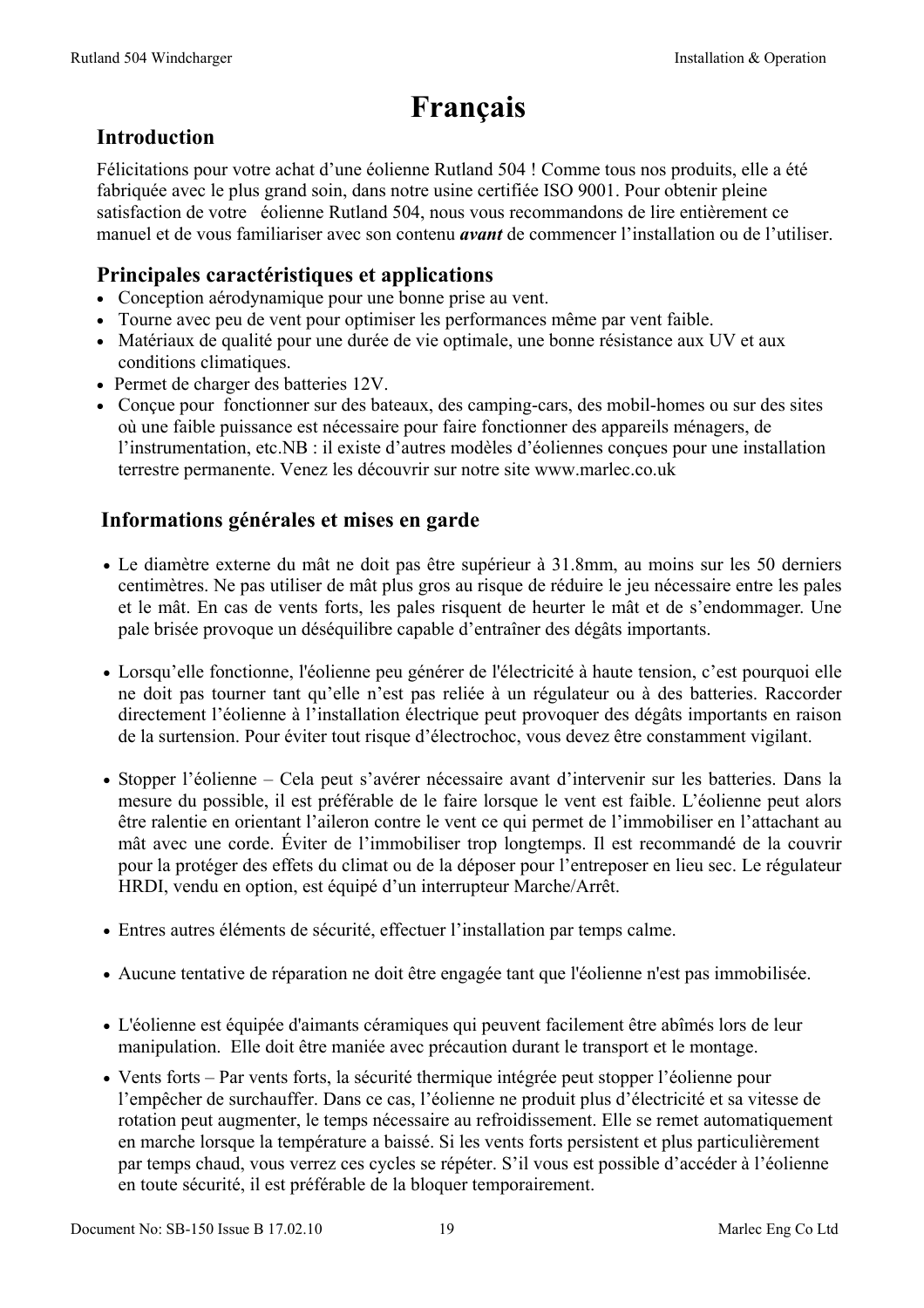- Il est essentiel de respecter les polarités lors du branchement de l'éolienne ainsi que de tous les autres composants du système électrique. Inverser les branchements endommagerait l'éolienne et une installation incorrecte annulerait la garantie.
- Le fusible fourni doit être installé pour protéger l'appareil.
- *L'éolienne Rutland 504 est conçue pour une utilisation sur des bateaux à voiles ou certaines applications terrestres. Lorsque des vents d'orage sont annoncés, l'éolienne peut être immobilisée pour prévenir les risques d'usure et de casse, notamment lorsqu'elle est installée sur un site terrestre exposé aux vents forts pour lesquels il est recommandé d'utiliser des modèles Furlmatic (avec mise en drapeau automatique). Si ce type d'éolienne est recommandé par le constructeur pour une application, mais qu'il n'en est pas tenu compte, la garantie ne fonctionnera en cas de dommages occasionnés par des vents forts.*

*En cas de doute, se référer à votre revendeur, à un ingénieur compétent en électricité ou au fabricant.* 

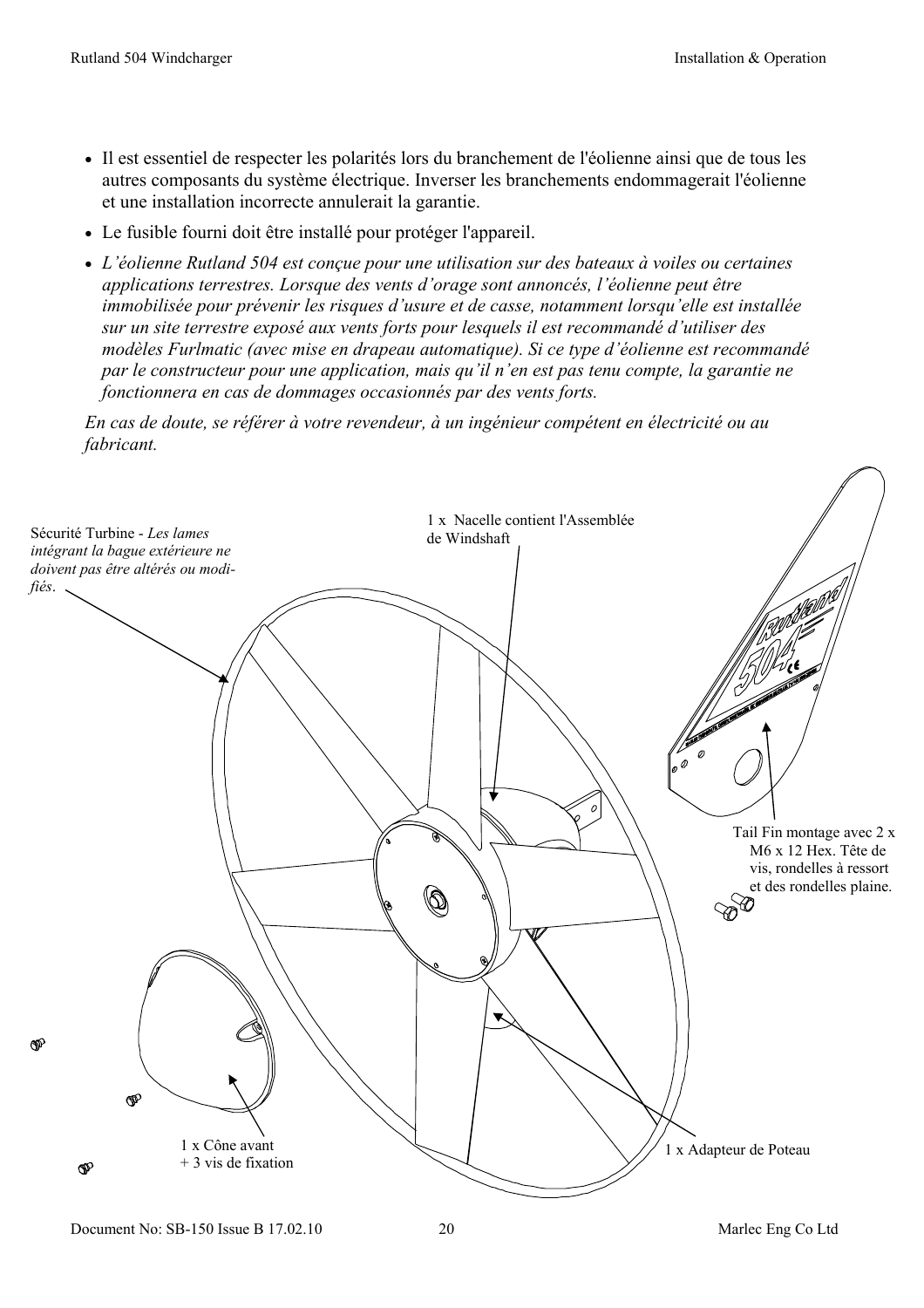#### **Guide d'installation en douze étape**

- 1. Choisir un emplacement dégagé pour que l'éolienne soit exposée au vent sans aucune obstruction. A bord d'un bateau, la monter au minimum 2,5 m au-dessus du pont et sur terre à une hauteur de 4 à 6 m minimum. *Lire le chapitre « Choix de l'emplacement »*.
- 2. Prévoir un mât de 31.7 mm de diamètre intérieur et de 38.1 mm maximum de diamètre extérieur, au moins sur les 50 derniers centimètres, pour prévenir tout risque de dégâts et effectuer un montage conforme aux exigences de la garantie.
- 3. Monter un régulateur, choisi dans la gamme proposée par Marlec, sur un plan vertical et à proximité des batteries. Suivre les instructions de montage fournies avec le régulateur.
- 4. Le cas échéant, percer les trous de fixation sur le mât et fixer l'éolienne au mât. *Voir le chapitre « Assemblage et installation de l'éolienne »*.
- 5. Choisir un câble adéquat à deux conducteurs pour relier l'éolienne au régulateur. Jusqu'à 20 m de longueur, choisir un câble d'une section de 2,5 mm². Pour relier le régulateur à la batterie, un câble de 4 mm² est nécessaire. *Pour d'autres longueurs, se reporter au chapitre « Type de câble »*.
- 6. Passer le câble dans le mât (*cela peut se faire au sol, avant de dresser le mât*).
- 7. Fixer les pâles, l'aileron et le cône avant sur l'éolienne, à l'aide des fixations fournies. *Chaque pâle doit être montée avec les quatre vis fournies*.
- 8. Utiliser le bloc de connexion fourni pour raccorder le câble passé dans le mât au câble sur l'éolienne. Protéger la connexion avec du ruban isolant. Vous pouvez aussi utiliser une prise *Nous recommandons d'effectuer une boucle et de la fixer afin de diminuer la contrainte sur la connexion*.
- 9. Pousser les câbles à l'intérieur du mât avec précaution, et poser l'adaptateur dans le mât. Aligner les trous de fixation et sécuriser le montage avec les rondelles et les vis fournies. Serrer en utilisant la clé Allen également fournie. *Empêcher la turbine de tourner à vide*.
- 10. Monter le régulateur à proximité de la batterie et suivre rigoureusement **toutes** les instructions ainsi que la séquence de branchements pour raccorder l'éolienne aux batteries. *NB : monter en ligne le fusible fourni avec l'éolienne entre le régulateur et la batterie*.
- 11. L'éolienne ne doit **en aucun cas** pouvoir fonctionner sans être raccordée à la batterie, s'assurer que la connexion soit permanente.
- 12. Dresser et fixer le mât. L'éolienne est maintenant prête à fonctionner. Effectuer les vérifications (en quatre points) indiquées au chapitre *« Dressage et mise en service de l'éolienne »*. Les « Informations générales et mises en garde » énoncées ci-dessus doivent également avoir été intégrées.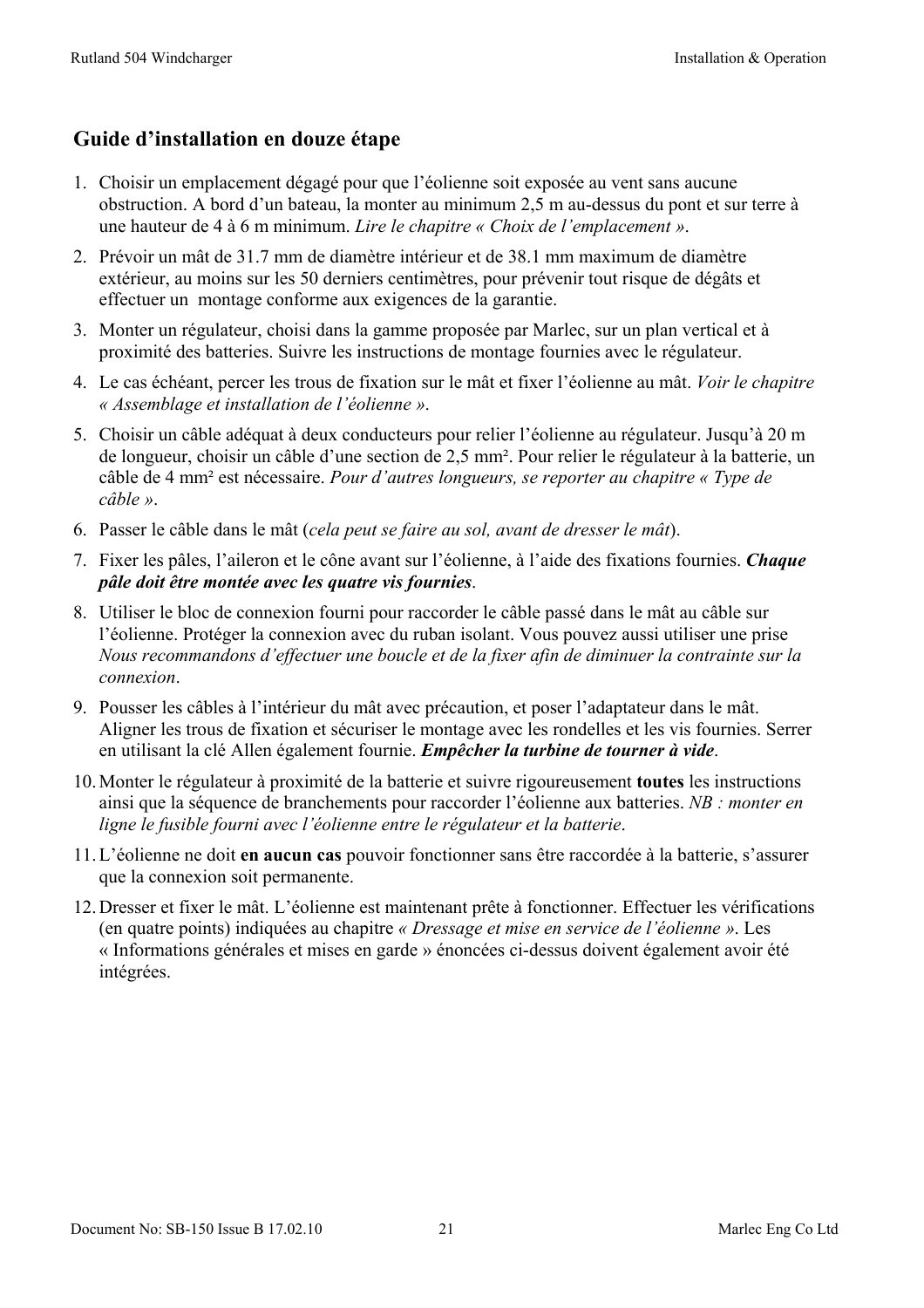# **Español**

#### **Introducción**

Felicitaciones y gracias por comprar un cargador eólico Rutland 504.

Utilizamos sumo cuidado en la fabricación de todos nuestros productos en nuestra fábrica aprobada por la Norma ISO9001. Para asegurarnos de que reciba lo mejor de nuestro Rutland 504, le recomendamos que lea este manual y se familiarice con su contenido antes de instalar y poner en funcionamiento el sistema del cargador eólico.

#### **Resumen de características y usos**

- estilo aerodinámico para mantener estabilidad y un buen flujo del viento
- el arranque con vientos a baja velocidad maximiza la producción de energía en vientos de poca fuerza
- materiales de construcción de gran calidad para mayor durabilidad, estabilidad U.V y resistencia a la intemperie
- proporciona una fuente de alimentación CC para cargar bancos de batería de 12 voltios.
- diseñado para ser utilizado a bordo de yates a vela, casillas rodantes motorizadas, casillas rodantes estáticas y sitios en donde se necesita una baja potencia para dispositivos domésticos como así también equipos de navegación, etc.
- Nota: Existen otros cargadores eólicos Rutland diseñados para instalaciones permanentes en tierra, para obtener mayor información, comuníquese con Marlec o visite la página Web www.marlec.co.uk.

#### **Pautas y advertencias generales**

- El diámetro externo del mástil de montaje NO DEBE exceder los 38.1mm aunque sea en los 0,5m superiores. No utilice mástiles más grandes ya que esto reducirá el espacio entre la torre y la paleta. En condiciones de vientos fuertes, esto puedo provocar daños al cargador eólico ya que la paleta entra en contacto con el mástil de montaje. Una paleta rota producirá un desequilibrio en la turbina y daños posteriores.
- Al girar, el cargador eólico es capaz de generar voltajes superiores al voltaje nominal. Nunca permita que la turbina gire a menos que se encuentre conectada eléctricamente a un regulador o a una batería. La conexión de una turbina que funciona con un circuito abierto al sistema eléctrico puede provocar daños graves a los componentes del sistema por el excesivo voltaje. En todo momento, tenga cuidado y evite las descargas eléctricas.
- Detención de la turbina: puede ser necesaria para realizar el mantenimiento de la batería. Si es posible, detenga la turbina en condiciones de viento a baja velocidad. Disminuya la velocidad de la turbina girando o dirigiendo la aleta de la cola contra el viento; esto diminuirá la velocidad de la turbina lo suficiente como para que ésta se pueda sujetar con una soga y sin peligro al mástil. Evite dejar la turbina atada durante mucho tiempo; le recomendamos que cubra la turbina para protegerla de la intemperie o retírela y guárdela en un lugar seco. Le recomendamos que utilice el regulador de carga Marlec que incluye un interruptor de desconexión.
- Elija un día sin viento para instalar el equipo y tenga en cuenta otros aspectos de seguridad.
- No intente reparar el sistema hasta que el generador de viento este sujeto y no pueda girar.
- El cargador eólico esta ajustado con imanes cerámicos que pueden dañarse durante una fuerte manipulación. Tenga cuidado con el ensamblaje del generador principal durante el transporte y el montaje.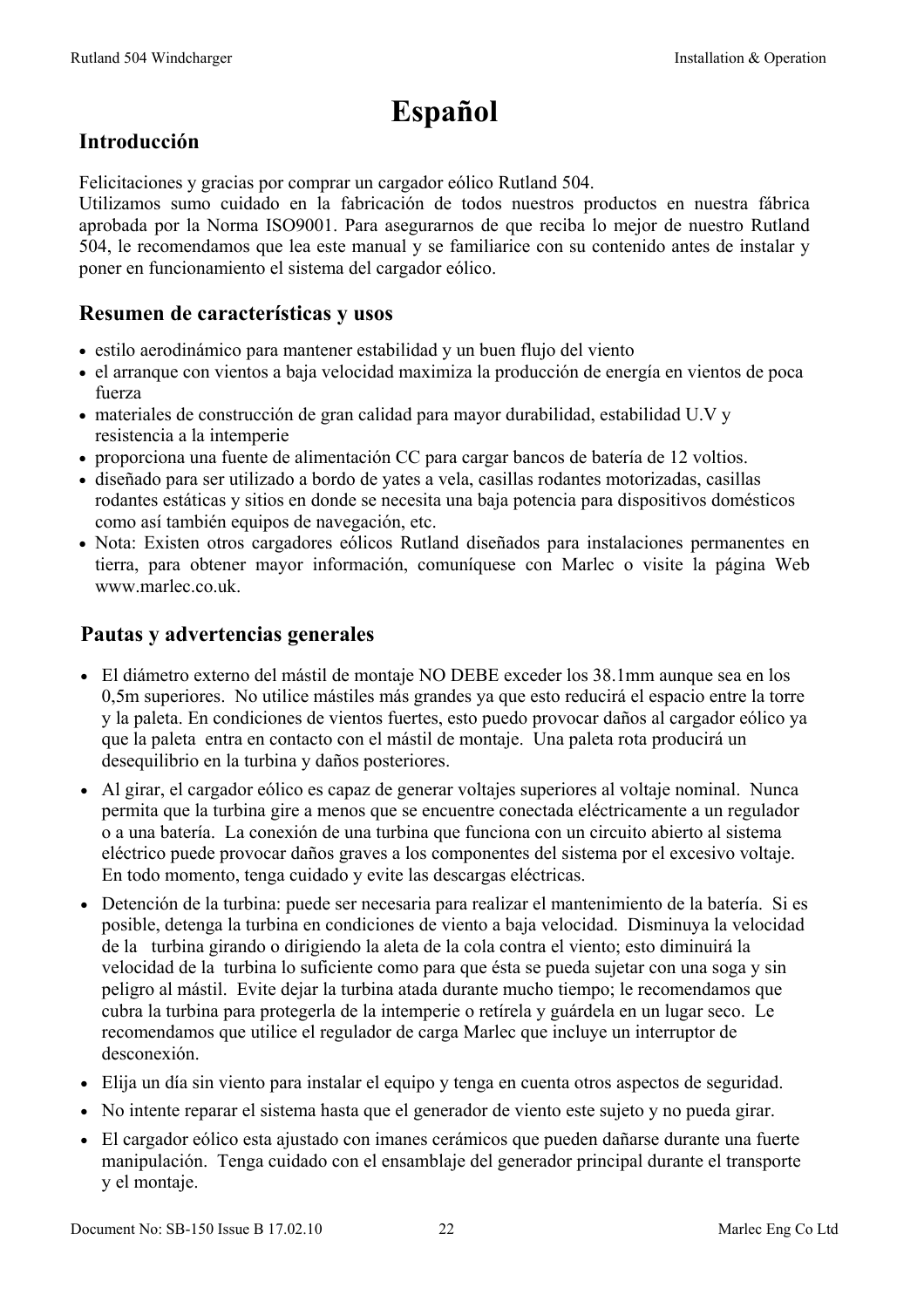- Vientos fuertes: durante vientos fuertes el termostato incorporado al cargador eólico puede ponerse en funcionamiento para evitar que el generador se recaliente. En este modo, la salida se detendrá y la turbina se acelerará temporariamente hasta alcanzar una temperatura menor y el generador se encuentre nuevamente conectado y cargando. Se lo puede ver girar durante prolongados vientos fuertes, particularmente en temperaturas ambientales elevadas. Si es accesible y seguro, quizás prefiera sujetar temporariamente la turbina.
- Es esencial respetar la polaridad correcta al conectar el cargador eólico y todos los demás componentes en un circuito eléctrico. Una conexión inversa dañará al cargador eólico y la instalación incorrecta anulará la garantía.
- Ajuste el fusible incluido para proteger el sistema.
- *El cargador Rutland 504 es apropiado para barcos de vela y algunas aplicaciones terrestres. Cuando se pronostica una tormenta de viento, se puede sujetar la turbina para minimizar el desgaste y daño particularmente cuando se encuentra instalada en aplicaciones terrestres en donde normalmente se recomiendan los modelos de cargadores eólicos Furlmatic. Tenga en cuenta que cuando el fabricante recomienda un cargador eólico plegable, la garantía se anulará en casos de daños por tormenta.*

*Si tiene alguna duda, consulte con el proveedor, un ingeniero eléctrico competente o el fabricante.* 

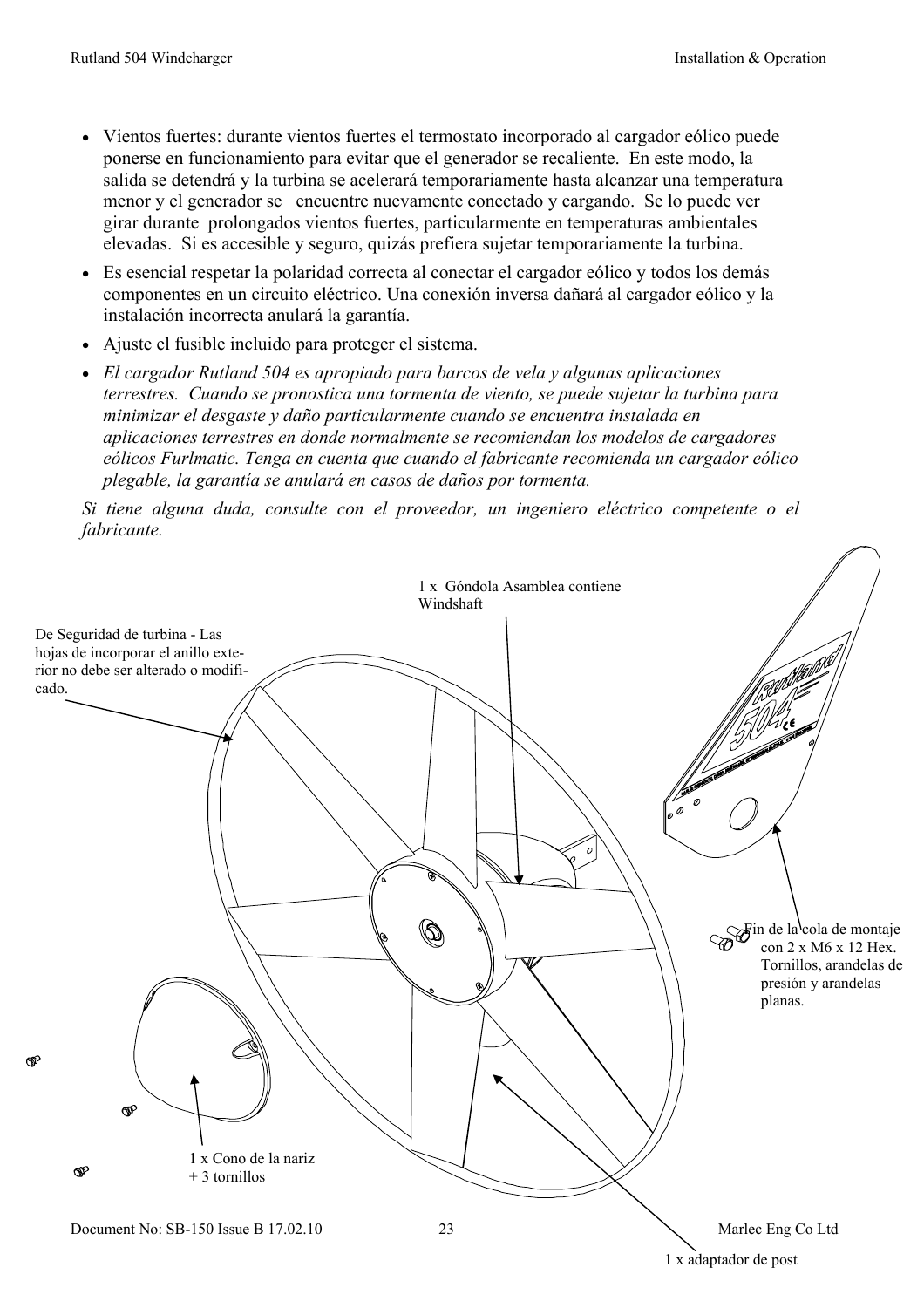#### **Guía rápida de inicio – 12 pasos**

- 1. Elija un sitio abierto para exponer al cargador eólico a un flujo libre de viento y así evitar obstrucciones. A bordo, monte el cargador eólico por lo menos a 2,4 metros de la cubierta, en tierra por lo menos a 4 hasta 6 metros de altura. *Lea toda la sección de Instalación.*
- 2. Elija un mástil de montaje con un diámetro interno de 31.7mm y un diámetro externo no mayor a 38.1mm para los primeros 0,6mm cómo mínimo para (i) evitar daños accidentales y (ii) cumplir con las condiciones de la garantía.
- 3. Monte un regulador de carga, del rango Marlec, sobre una superficie vertical adecuada y cerca de la batería. Siga las instrucciones proporcionadas con el regulador de carga.
- 4. Perfore el mástil de montaje, en caso de ser necesario, para prepararlo para que tolere y sujete al cargador eólico. *Vea la sección Montaje e Instalación.*
- 5. Elija un cable de dos conductores adecuado para que el cargador eólico se conecte con el regulador. De hasta 20 m, éste debería ser un área de secciones de por lo menos 2,5 mm² Es necesaria una pequeña área de sección de 4 mm² para unir el regulador a la batería. *Para consultar otras distancias, vea la clasificación en Especificaciones para cables.*
- 6. Coloque el mástil de montaje *( esto puede hacerlo en el piso antes de levantar el mástil*) de tal manera que el cable seleccionado pueda enroscarse a lo largo del mismo.
- 7. Ajuste las paletas, la cola y la nariz del cargador eólico mediante los fijadores proporcionados. *Es esencial que ajuste 4 tornillos por paleta.*
- 8. Una el cable enroscado en el mástil al cable de salida del cargador eólico mediante el bloque conector proporcionado. Envuelva con cinta aisladora. O bien utilice un tapón o toma corriente con pestillo. *Le recomendamos enroscar el cable y asegurarlo con una cinta de sujeción para cables para aliviar la tensión en la junta*
- 9. Con cuidado presione los cables hacia el mástil mientras desliza el adaptador del mástil por el mismo. Alinee los orificios y sujételos en el lugar con los tornillos y arandelas proporcionadas. Apriete con la llave Allen. *No permita que la turbina gire libremente.*
- 10. Ubique el regulador de carga cerca de la batería y siga cuidadosamente TODAS las pautas y secuencias de instalación del regulador para conectar el cargador eólico a la batería. *Nota: instale el fusible en línea proporcionado con el cargador eólico entre la batería y el regulador de carga.*
- 11. Asegúrese de que las conexiones de la batería sean permanentes ya que el cargador eólico NUNCA debe ponerse en funcionamiento sin estar conectado a la batería.
- 12. Levante y sujete el cargador eólico. Ahora puede dejarlo que gire. Siga la **"Lista de control final de 4 puntos denominada: Instalado y en Funcionamiento"**, que se observa más adelante. También la sección **"Pautas y advertencias generales"** amplía sobre los puntos mencionados.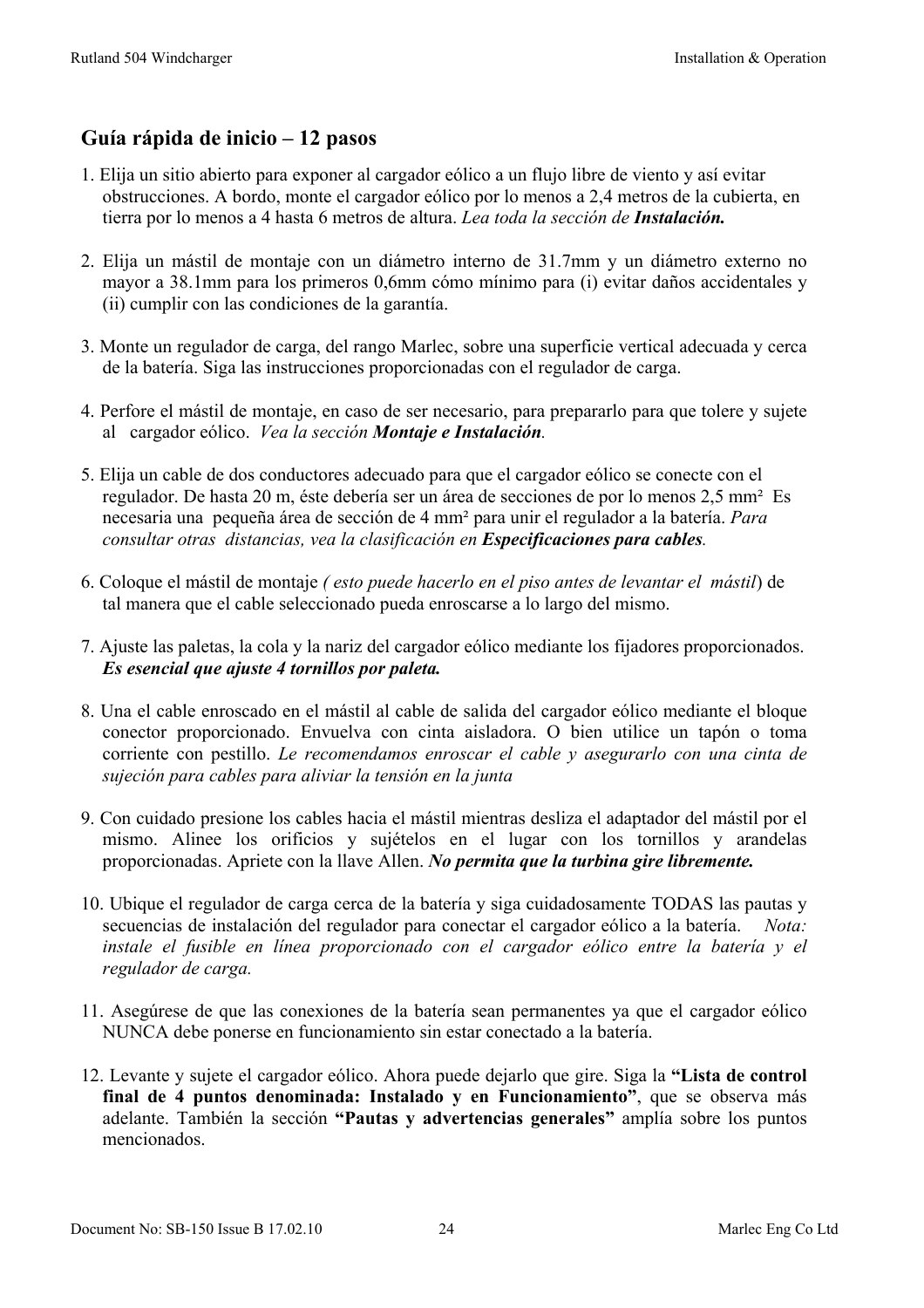# **Deutsche**

#### **Einleitung**

Wir gratulieren und bedanken uns für den Erwerb Ihres Rutland 504 Windchargers. Wir leisten die beste Sorgfalt bei der Herstellung von allen unseren Geräten gemäß dem anerkannten Betriebsstandard ISO9001. Zur Gewährleistung für alle Vorteile beim Gebrauch von Rutland 504 bitten wir Sie diese Anleitung vollständig durchzulesen, bevor Sie mit der Montage und Inbetriebnahme des Windchargers fortfahren.

#### **Zusammenfassung der Funktionen und Anwendungen**

- Aerodynamisch gestaltet für einen ausgezeichneten Luftstrom mit Luftstabilität.
- Das Anlassen bei einer niedrigen Windgeschwindigkeit maximiert Stromerzeugung bei geringen Windstärken.
- Hochwertige Baustoffe für Strapazierfähigkeit, UV-Strahlungsstabilität und Witterungsbeständigkeit.
- Ein Gleichstromnetzgerät zum Aufladen eines 12 V Batteriesatzes wurde mitgeliefert.
- Für die Nutzung auf Segeljachten an Bord, bei Reisemobilen, Wohnmobilen und für Standorte bestimmt, wobei ein geringer Stromverbrauch für Haushaltsgeräte und auch für Navigationsgeräte etc. erforderlich ist.
- Anmerkung: Für weitere Windcharger von Rutland, welche für die dauerhafte Montage an Ort und Stelle entworfen wurden, treten Sie bitte mit Marlec in Kontakt oder besuchen Sie www.marlec.co.uk für weitere Informationen.

#### **Allgemeine Richtlinien & Gefahrenhinweise**

- Die Mastmontage DARF den Außendurchmesser von 38.1mm, zumindest den Oberen von 0.5m NICHT überschreiten. Größere Mastquerschnitte dürfen nicht verwendet werden, da dies zu einer geringeren Distanz zwischen dem Mast und dem Rotorblattspiels führt. Bei hohen Windbedingungen könnte es beim Windcharger zu Schaden führen, da das Rotorblatt mit dem festmontierten Mast in Kontakt kommen könnte. Ein zerbrochenes Rotorblatt verursacht ein Ungleichgewicht der Turbine und dementsprechend Schäden.
- Bei der Drehbewegung ist der Windcharger in der Lage Stromspannungen höher als die Nennspannung zu erzeugen. Es darf nie zugelassen werden, dass die Turbine rotiert, es sei denn das sie elektrisch mit einem Aufladekontrollgerät oder mit Batterien angeschlossen ist. Der Anschluss einer laufenden Turbine im Leerlauf an das Elektrosystem kann ernsthafte Schäden bei den Anlagebestandteilen, aufgrund der überhöhten elektrischen Spannung hervorrufen. Vorsicht ist stets zu bewahren zur Vermeidung eines Stromschlages.
- Das Anhalten der Turbine wird bei der Wartung der Batterie notwendig. Falls möglich sollte die Turbine bei Bedingungen mit niedrigen Windgeschwindigkeiten gestoppt werden. Die Turbine kann durch das Rotieren oder durch das windwärts legen der Heckschaufel des Rotorblattes abgebremst werden, das führt zu einem Anhalten der Turbine, sodass sie sicher mit einem Seil an den den Mast befestigt werden kann. Vermeiden Sie, dass die Turbine für längere Zeit festgebunden bleibt, wir empfehlen stattdessen, dass die Turbine entweder abgedeckt wird, um sie gegen die Witterung zu schützen oder entfernt und in einem trockenen Raum gelagert wird. Wir empfehlen den Nutzen des Marlec Aufladekontrollgerätes mit einem integrierten Schalter zur Stromabschaltung.
- Wählen Sie einen windstillen Tag für die Montage der Anlage und beachten Sie dabei weitere Sicherheitsfaktoren.
- Es darf kein Reparaturversuch an der Anlage stattfinden, bis alle Drehbewegungen des Windgenerators gedrosselt sind.

Document No: SB-150 Issue B 17.02.10 25 Marlec Eng Co Ltd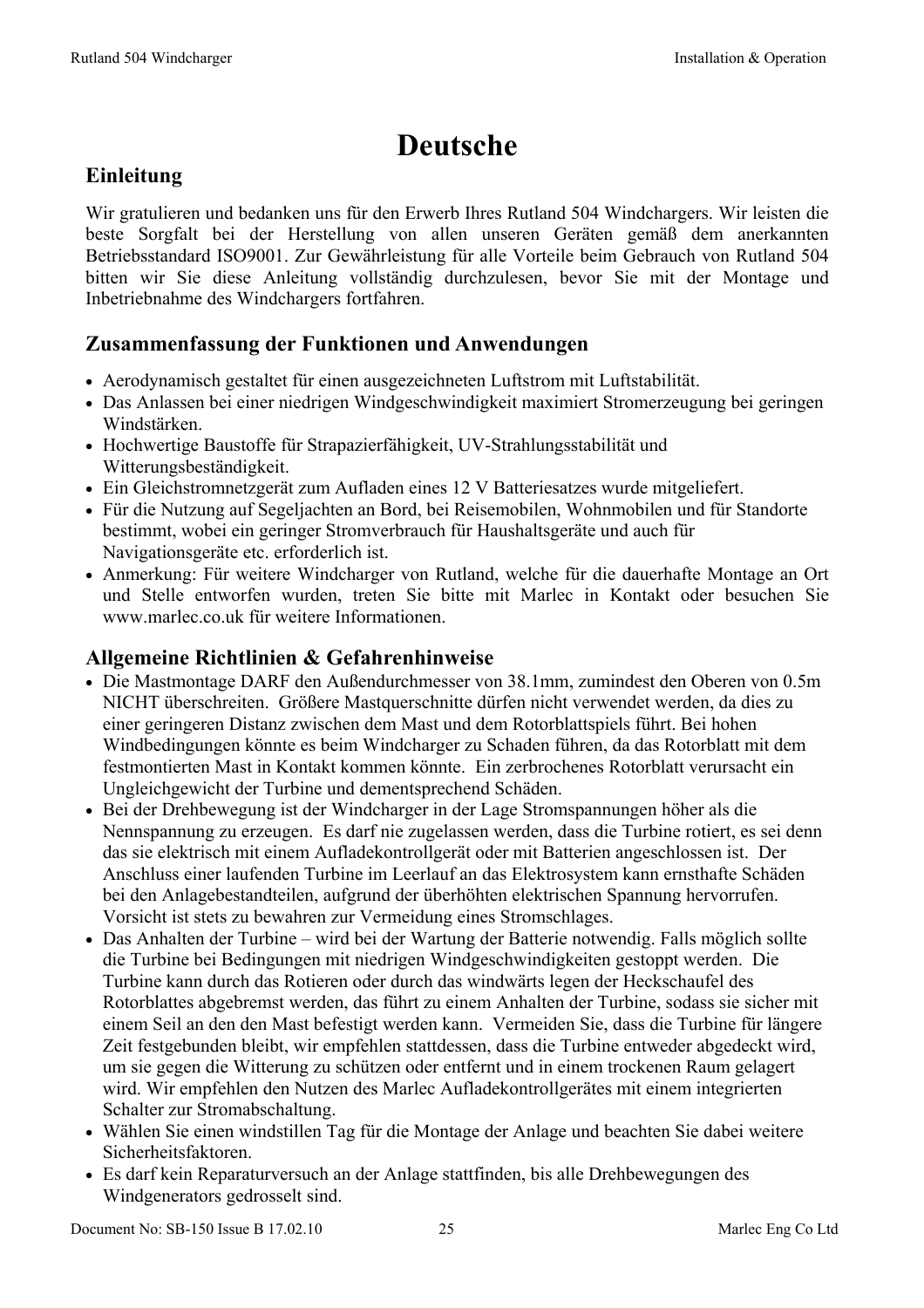- Der Windcharger ist mit einem Keramikmagnet ausgestattet, der bei einer schwerwiegenden Handhabung beschädigt werden kann. Der Hauptstromgenerator sollte mit Sorgfalt während dem Transport und der Montage behandelt werden.
- Hohe Windstärken bei hohen Windstärken kann sich das eingebaute Thermostat des Windchargers in Betrieb setzten, um ein Überheizen des Stromgenerators zu verhindern. Während diesem Betriebszustand wird die Ausgabe des Stromgenerators beendet, das Tempo der Turbine wird sich zeitweise beschleunigen bis zu diesem Zeitpunkt, wenn die niedrigen Temperaturwerte erreicht wurden, dann wird der Stromgenerator erneut angeschlossen und aufgeladen. Dies lässt sich möglicherweise in geschlossener Reihe bei langanhaltenden hohen Windstärken ersehen, insbesondere bei hohen Außentemperaturen. Falls ein Zugriff ohne Gefahr möglich ist, wird es bevorzugt die Turbine zeitweise abzusichern.
- Es ist notwendig die korrekte Polarität zu beachten, wenn der Windcharger und alle weiteren Bestandteile an den elektrischen Stromkreis angeschlossen werden. Ein Rückwärtsstrom wird den Windcharger beschädigen und eine inkorrekte Installation führt dazu, dass die Garantie gegenstandslos gemacht wird.
- Die mitgelieferte Sicherung muss zum Schutz des Gerätes angebracht werden.
- *Der Rutland 504 Windcharger eignet sich für Segelboote und für einige Anwendungen zu Land. Wenn Sturmwinde vorhergesagt werden, kann die Turbine gedrosselt werden, um einen Verschleiß und Abnutzen zu reduzieren, insbesondere wenn sie für Anwendungen zu Lande installiert wurde, wobei dafür normalerweise die Windcharger der Furlmatic Modelle empfohlen werden.*
- *Anmerkung, wenn es vom Hersteller empfohlen wurde, dass ein Windcharger der Furlmatic Modelle für jegliche Art von Segelvorrichtungen zu nutzen sei, wird die Garantie im Falle eines Sturmschadens gegenstandlos gemacht.*

 *Im Zweifelsfall wenden Sie sich bitte an Ihren Fachhändler, an einen fachkundigen Elektroingenieur oder an den Hersteller.* 

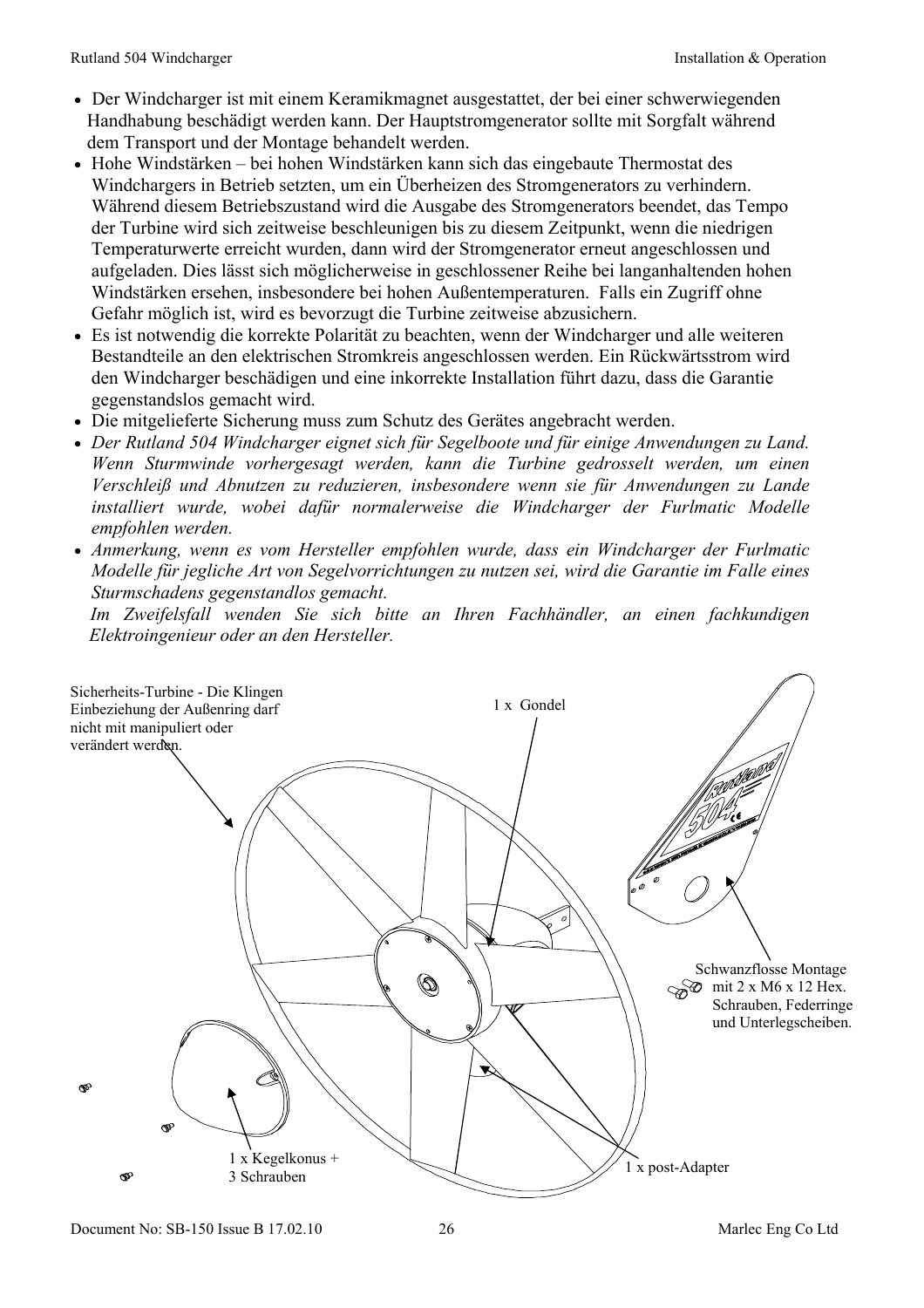#### **Kurzanleitung mit zwölf Anhaltspunkten**

- 1. Wählen sie eine offene Stelle für die Montage Ihres Windchargers in einem bestimmten Luftstrom und unter der Vermeidung von Hindernissen. An Bord sollte der Windcharger mindestens 2.4 Meter über dem Deck und zu Lande mindestens 4 - 6 Meter hoch angebracht werden. *Lesen Sie den vollständigen Absatz zu: An einer Stelle befestigen [Siting].*
- 2. Wählen Sie einen Mast mit einem Innendurchmesser von 31.7mm und einem Außendurchmesser von nicht größer als 38.1 mm und mindestens für den Oberen 0.6m, um (i)einen Nebenschaden zu vermeiden und (ii) die Bedingungen der Garantie zu erfüllen.
- 3. Montieren sie eines der Aufladekontrollgeräte von der Firma Marlec an eine geeignete senkrechte Oberfläche und in der Nähe der Batterie. Befolgen Sie die Anleitung, die mit dem Aufladekontrollgerät mitgeliefert wurde.
- *4.* Bohren Sie, falls erforderlich, in den Montagemast zur Vorbereitung der Befestigung und Inbetriebnahme des Windchargers. *Siehe Montage und Installation [Assembly and Installation].*
- *5.* Wählen sie ein geeignetes zweiadriges Kabel für den Anschluss des Windchargers zum Aufladekontrollgerät. Bis zu 20 Meter, dies sollte mindestens von einer 2.5mm² Querschnittsfläche sein. Ein Kurzabschnitt von einer 4mm² Querschnittsfläche ist für die Verbindung zwischen dem Aufladekontrollgerät und der Batterie erforderlich. *Für weitere Abstände beziehen Sie sich bitte auf die Tabelle Kabelspezifikationen [Cable Specifications].*
- *6.* Bringen Sie den Montagemast in eine bestimmte Stellung, sodass das gewählte Kabel aufgezogen werden kann, das kann auch auf dem Boden durchgeführt werden, bevor sie den Mast anheben.
- *7.* Die Rotorblätter, das Heck- und Vorderteil an den Windcharger mit den mitgelieferten Befestigungsteilen montieren. *Wichtig ist, dass 4 Schrauben pro Rotorblatt angebracht werden.*
- *8.* Schließen Sie das durchgezogene Kabel am Mast mit dem Kabelausgang des Windchargers mit der mitgelieferten Anschlussleiste an und mit Isolierband umwickeln. Es kann als Alternative eine einklinkende Steckvorrichtung verwendet werden. *Wir empfehlen das Kabel zurückzuschlingen, um es mit einem Kabelbinder zu befestigen und eine Zugentlastung am Verbindungsstück zu erzielen.*
- *9.* Die Kabel mit Sorgfalt am Mast hinunter schieben, während das Passstück am Mast herunter gegleitet wird. Die Löcher in eine Reihe bringen und an der Stelle mit den mitgelieferten Schrauben und Muttern befestigen und mit dem Sechskantstiftschlüssel befestigen. *Die Turbine darf nicht sich nicht unbehindert im Kreis drehen.*
- 10.Das Aufladekontrollgerät neben der Batterie lokalisieren und mit Sorgfalt ALLE Richtlinien und Installationsanweisungen für den Anschluss an den Windcharger bis durch zur Batterie befolgen. *Anmerkung: installieren Sie die mitgelieferte In-line Sicherung mit dem Windcharger zwischen der Batterie und dem Aufladekontrollgerät.*
- 11.Sicherstellen, dass die Batterieanschlüsse dauerhaft sind, da der Windcharger NIE ohne einen Anschluss mit der Batterie in Betrieb genommen werden darf.
- **12.**Den Windcharger anheben und befestigen. Die Drehbewegungen können nun durchgeführt werden. Befolgen sie die im folgenden erläuterte "Inbetriebnahme – 4-Punkte Überprüfliste". [**Up and Running- Four Points Final Checklist]**, ebenso die **"Allgemeinen Richtlinien und Gefahrenhinweise"**, die sich auf die obengenannten Punkte beziehen.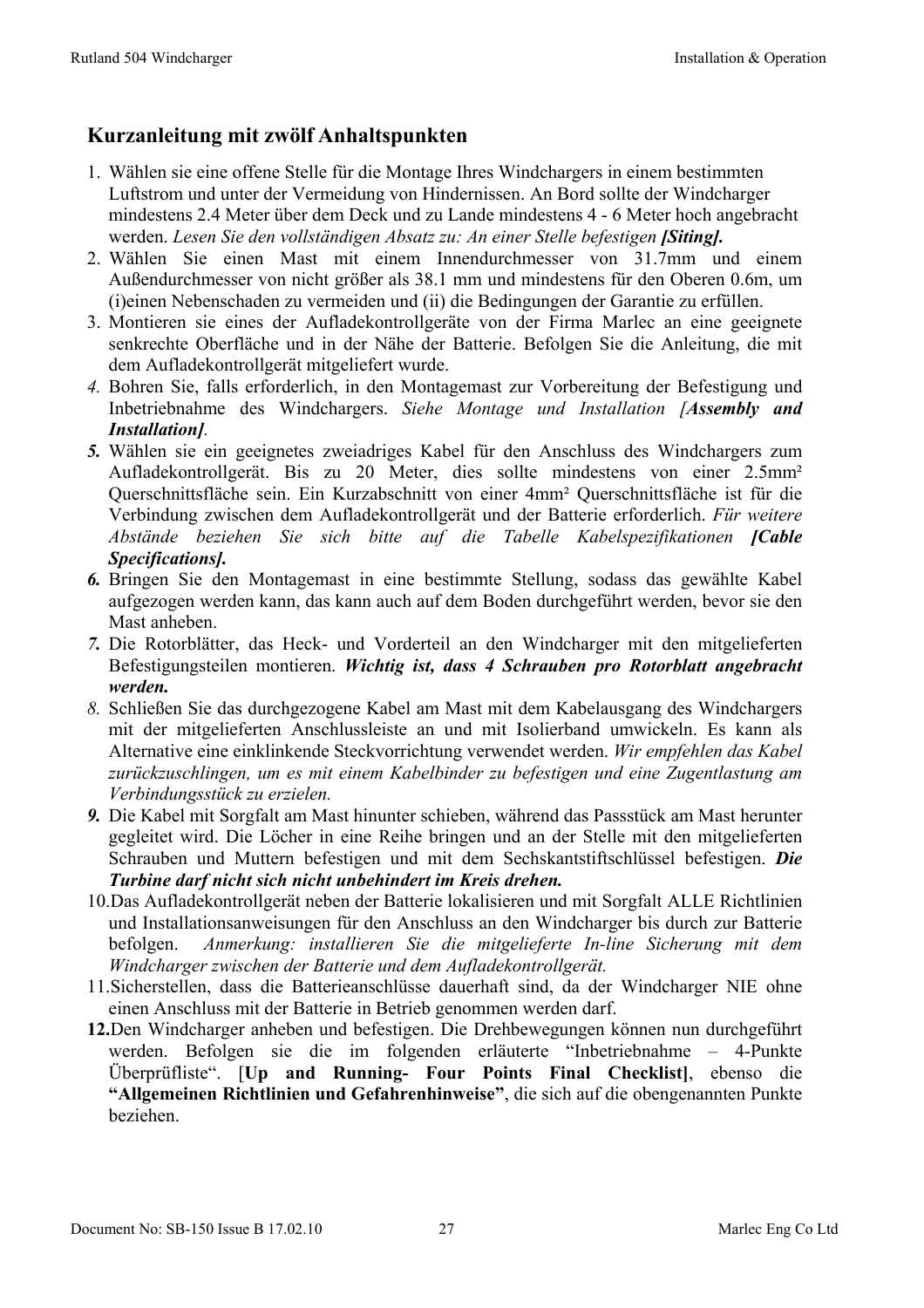

**For Your Records For your future reference we recommend you note the following:** 

**Serial Number:** 



**Date of Purchase:** 



**Date of Installation:** 



**Type of Regulator:**